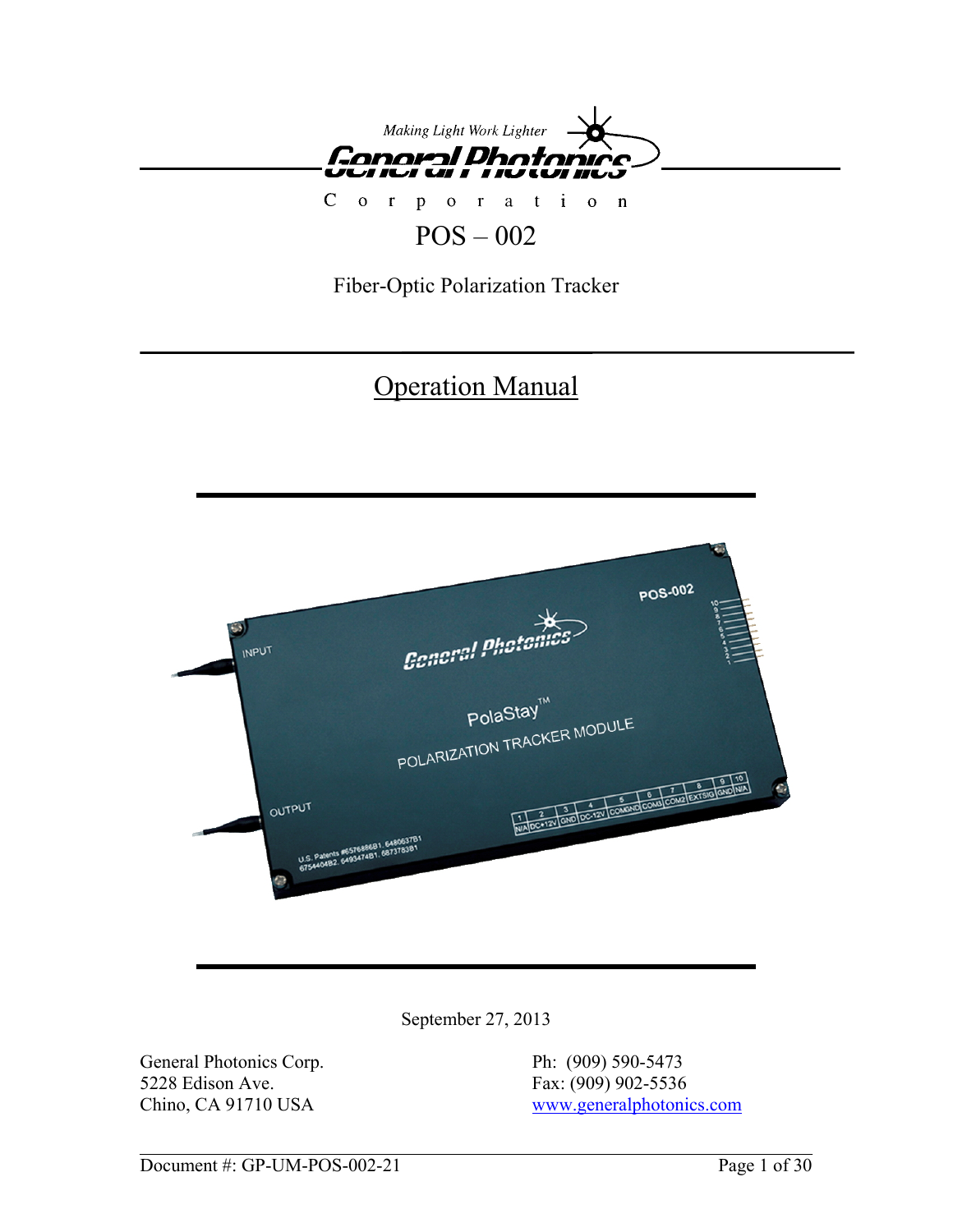## **WARRANTY**

All of General Photonics' products have been inspected and found to comply with our stringent quality assurance standards before shipping. If any damage occurs during shipment, please contact the carrier and inform us or our distributors as soon as possible.

Please do not, under any circumstances, attempt user repair of any General Photonics product. To avoid further damage, any repair of defective products must be performed by well-trained engineers.

General Photonics warrants that this product will be free from defects in materials or workmanship for a period of one year from the date of original shipment (listed on the certificate of quality or packing list enclosed with the original shipment). A product found to be defective during the warranty period will be repaired or replaced, at no charge, at General Photonics' option.

If a problem is found, please contact General Photonics for assistance. If necessary, return the defective product, freight prepaid, clearly labeled with the RMA number, with as complete a description of the problem as possible. The repaired or replacement product will be returned, freight prepaid, as soon as possible.

The above warranty specifically excludes products that have been repaired or modified by non-manufacturer-authorized personnel, as well as damage caused by misuse, abuse, improper storage or handling, or acts of nature.

This warranty is in lieu of all other warranties, expressed or implied. General Photonics will not be liable for any indirect or consequential damages or losses resulting from the use of its products.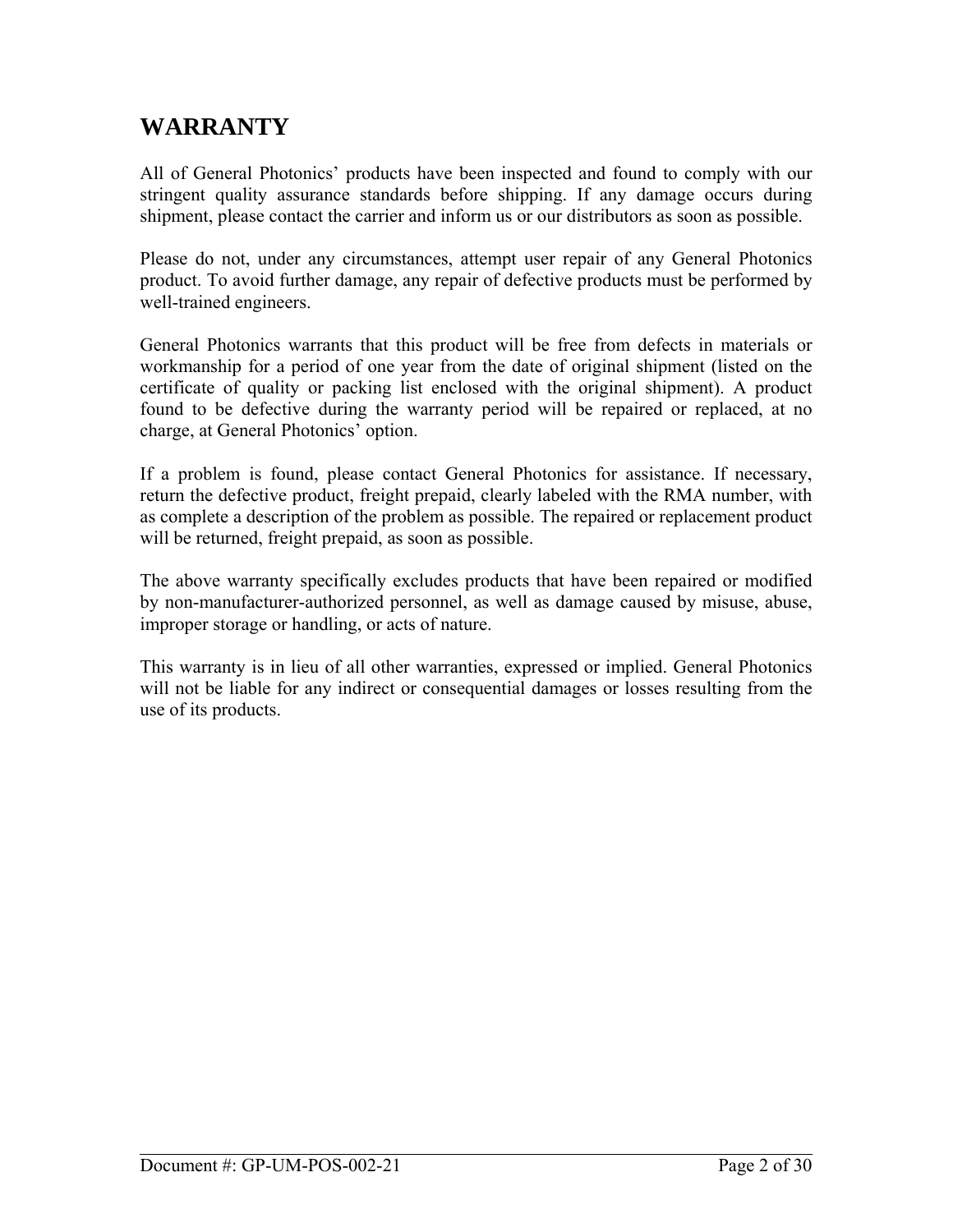# **SAFETY CONSIDERATIONS**

The following safety precautions must be observed during operation, service and repair of this product. Failure to comply with these precautions or with specific warnings elsewhere in this manual violates safety standards of design, manufacture, and intended use of the product. General Photonics Corp. assumes no liability for customers' failure to comply with these requirements.

## • **Before operation, the user should inspect the product and review the manual carefully.**

- Make sure that the product is in a secured work environment (in terms of temperature, humidity, electrical power, hazard due to fire or shock, etc.) for proper operation.
- Standard laser safety procedures should be followed during operation.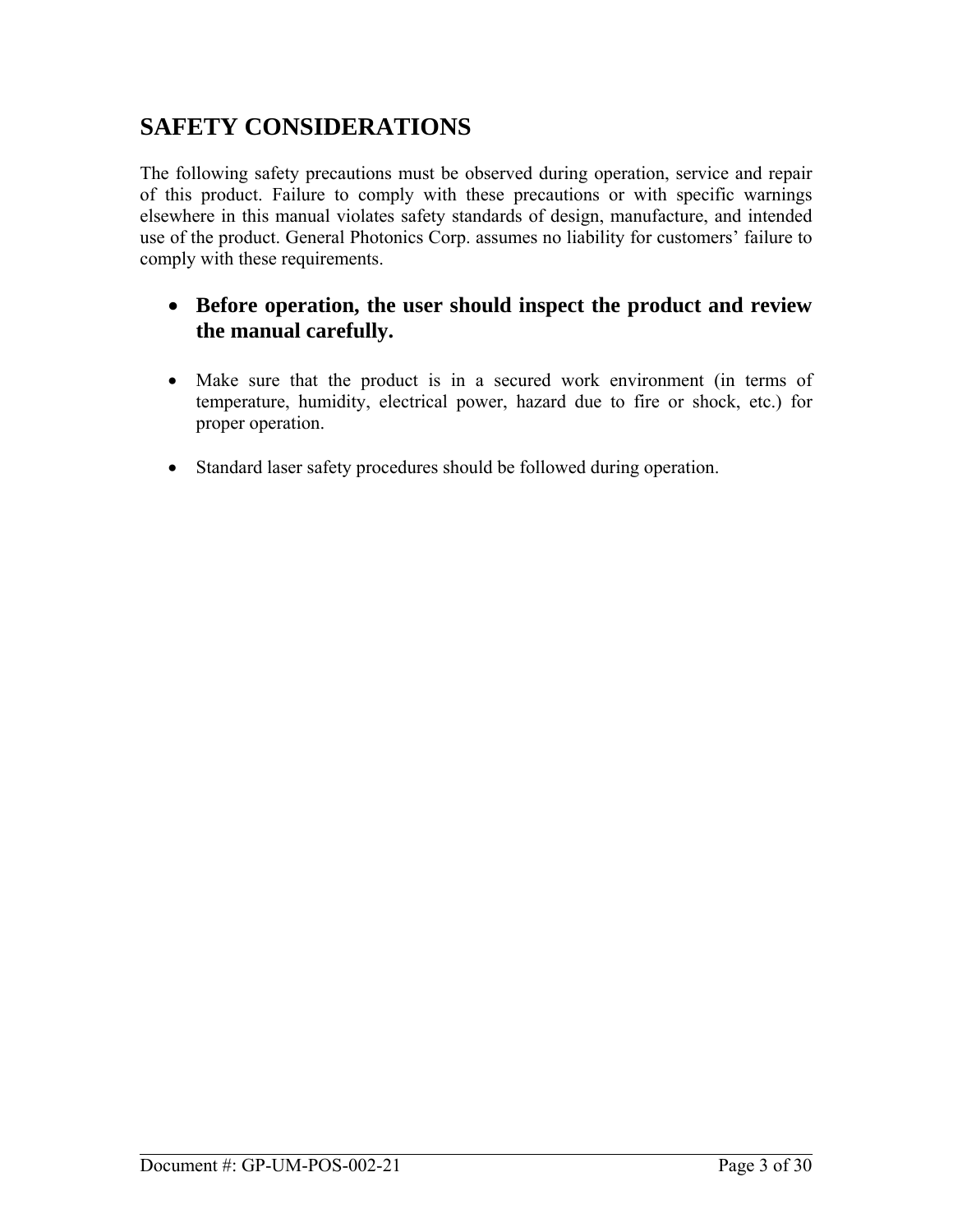### **Table of Contents:**

| 4.4.1 |    |
|-------|----|
| 4.4.2 |    |
| 4.4.3 |    |
| 4.4.4 |    |
|       |    |
|       |    |
|       | 27 |
|       | 29 |
|       |    |
|       |    |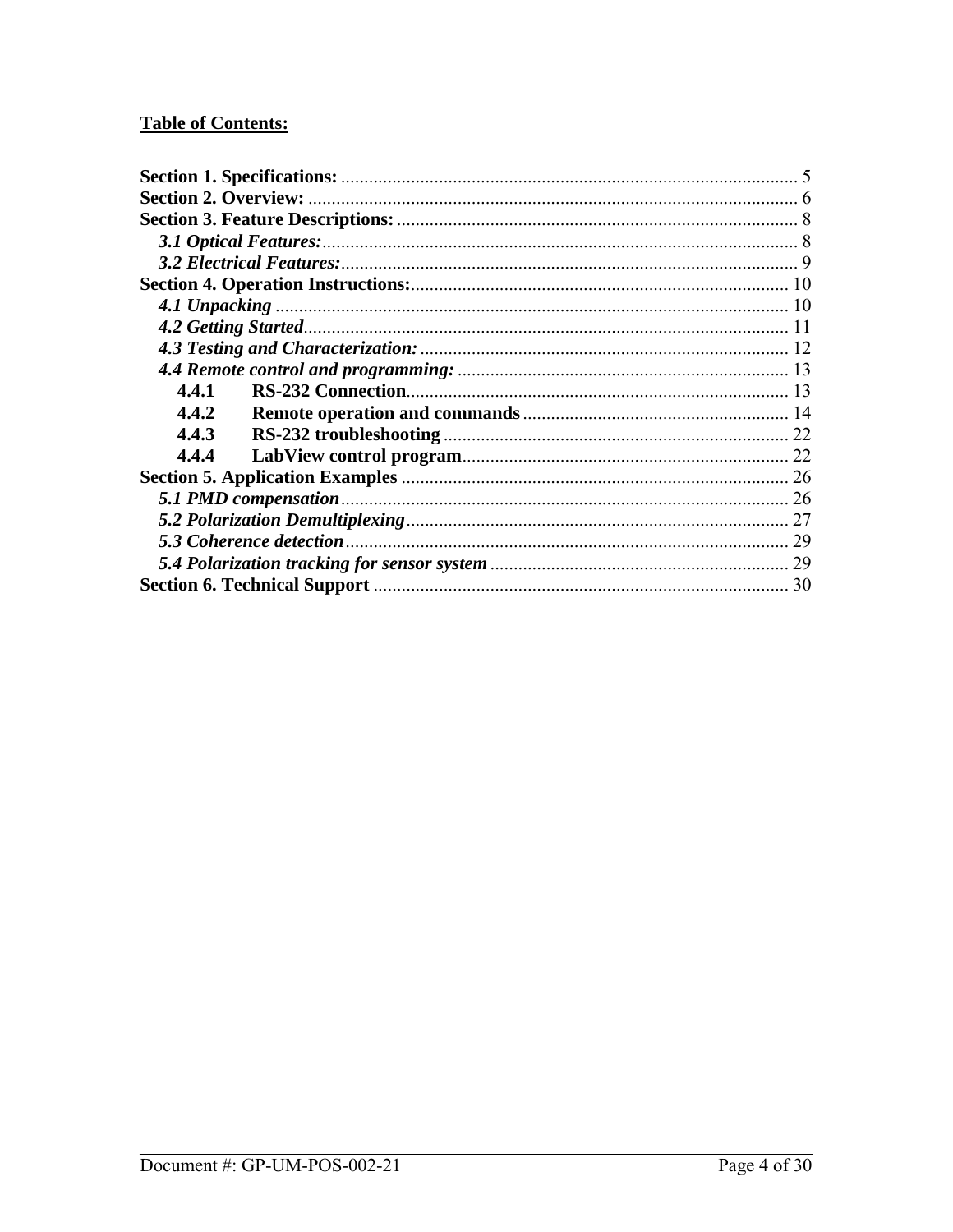#### <span id="page-4-0"></span>**Section 1. Specifications:**

#### *Physical Features:*

Package Dimensions  $7.25$ " (L)  $\times$  3.86" (W)  $\times$  0.75" (H) Fiber Input/Output Connectors<sup>1</sup> Weight 2 lbs

#### *System Specifications:*

| 1310 or $1550\pm50$ nm standard             |
|---------------------------------------------|
| $\leq$ 3 ms (0.9 ms typical)                |
| $< 0.1$ dB                                  |
| $< 0.1$ dB                                  |
| $47\pi/s$                                   |
| Internal feedback: 0.8 dB typ., 1.2 dB max. |
| External feedback: $\leq 0.1$ dB            |
| $>$ 50 dB                                   |
| $>20$ dB                                    |
| $-20$ dBm to 20 dBm for internal feedback   |
| version                                     |
| 300 mW                                      |
| $0^{\circ}$ C to 70 $^{\circ}$ C            |
| $-20$ °C to 70 °C                           |
| $DC + 12V / 0.5A$                           |
| $-12V/0.15A$                                |
| 0.5 to 4.6V DC (ext. feedback version only) |
| RS-232                                      |
|                                             |

FC/PC or FC/APC

Notes: Specifications listed above are for the standard configuration; specs may be different for instruments with different wavelength or input power ranges.

- 1. Per user specification when product is ordered.
- 2. Other wavelengths and control algorithms may be available upon request.
- 3. The output power fluctuation caused by SOP fluctuation after passing through a polarizer.
- 4. Requires special cable (provided).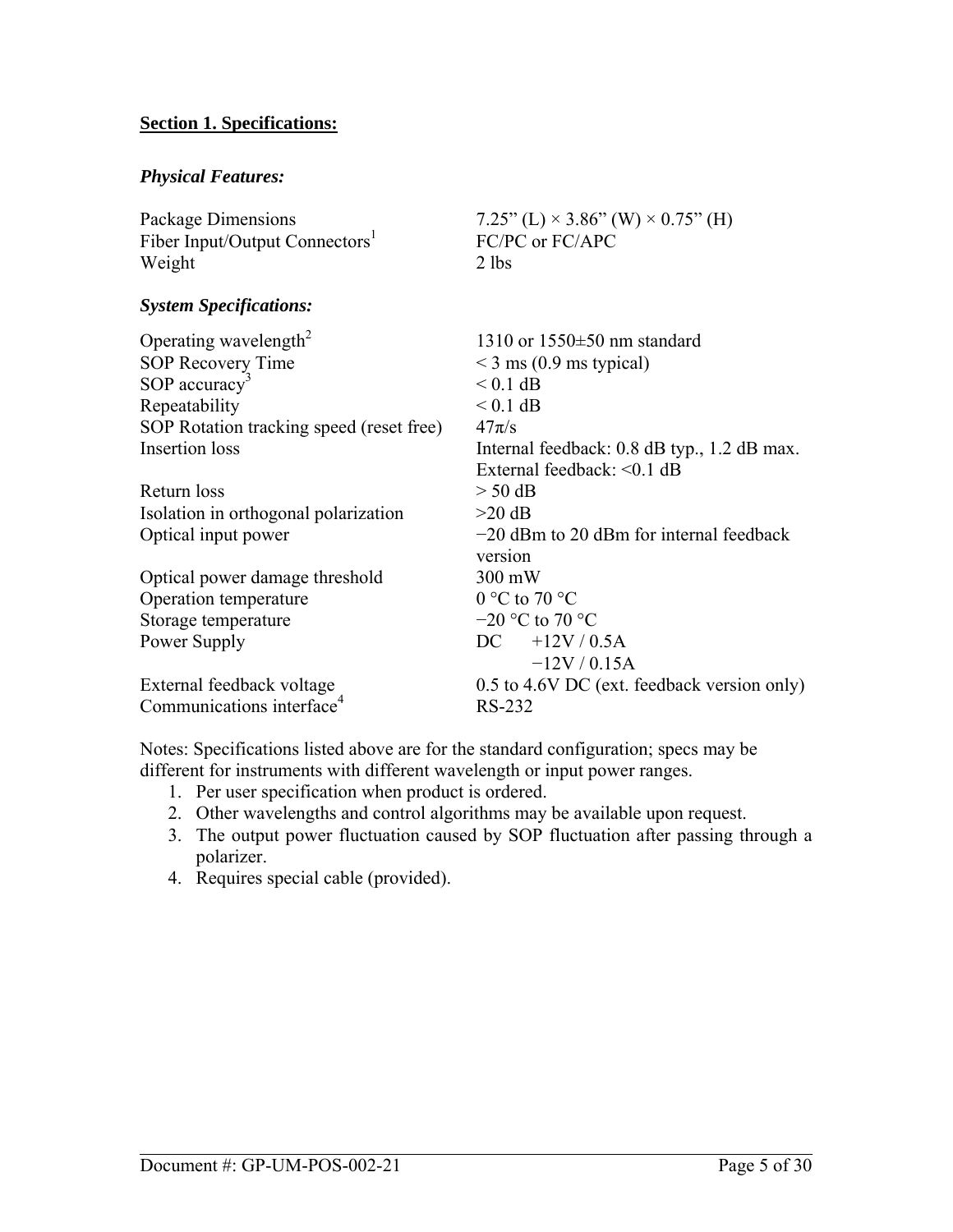#### <span id="page-5-0"></span>**Section 2. Overview:**

The POS-002 is a compact fiber-optic polarization tracker module designed and manufactured by General Photonics Corporation. It integrates General Photonics' awardwinning PolaRite™ III polarization controller, an optical polarization detection circuit, and a microprocessor based electronic control circuit into an automatic, remotecontrollable system. The POS-002 is packaged in a small, watertight enclosure for easy integration into user systems, as shown in [Figure 1](#page-5-1). Its fast response, low insertion loss, and reset-free operation make it well-suited for use in coherent communications, fiberoptic sensors, fiber-optic interferometers, and other applications that require an actively optimized state of polarization (SOP). General Photonics' proprietary polarization control algorithm allows the POS-002 to compensate for sudden polarization discontinuities as well as continuous slow polarization drift in one or more directions.

The standard POS-002 polarization tracker with SM output fiber covers the 1260-1650 nm fiber transmission window. A short wavelength custom version can also be made to cover a wavelength range from 970 nm to 1260 nm. Versions with PM output typically have a wavelength range of center wavelength ±50nm.



**Figure 1 POS-002 polarization tracker module for fiber-optic systems** 

<span id="page-5-1"></span>The operation of the POS-002 is based on a feedback system, as shown in [Figure 2](#page-6-0). It is internally controlled by a microprocessor.

For versions with internal optical feedback control, the POS-002's internal polarization monitoring system is based on General Photonics' PolaDetect™ polarimeter or a simplified version. The polarization monitoring system intercepts only a small fraction of input light, so that the total insertion loss of the system is small  $(\leq 1 \text{ dB})$  for totally polarized input light.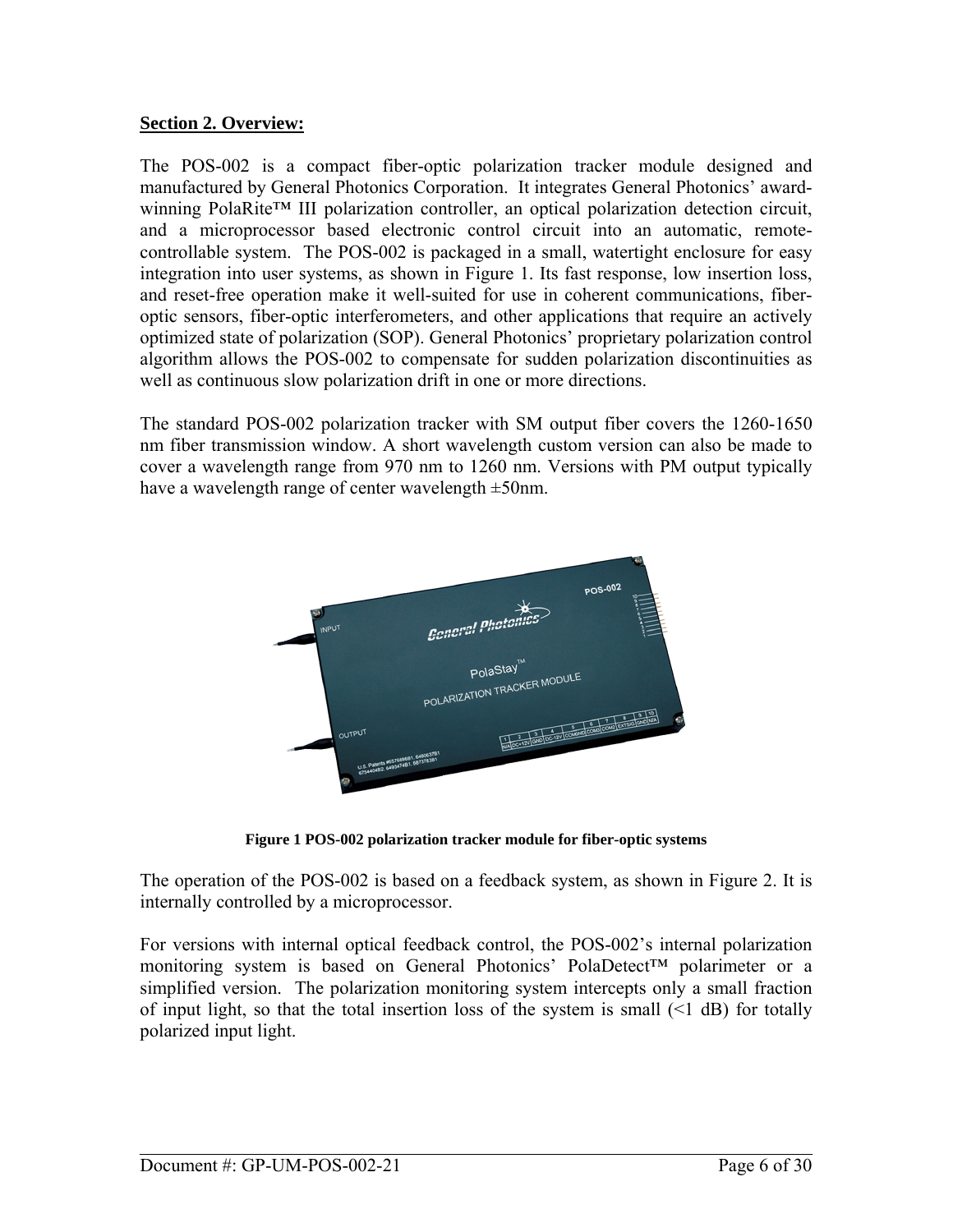For an arbitrary input polarization state, the polarization monitor measures the output polarization state and then sends a feedback signal to the polarization controller. The optimization process is repeated until the desired output SOP is achieved.

The POS-002 can also be factory configured to use external feedback control. In this case, the feedback signal is a DC or quasi-DC voltage generated by the user. This feedback signal can correspond to any parameter that is to be optimized by the polarization controller, such as digital clock level, optical extinction ratio, clear eye pattern area, receiver power level, local oscillator level, interferometer fringe contrast, SOP, etc. In this configuration, the polarization monitor unit (composed of the components in the dashed line box shown in [Figure 2](#page-6-0)) is not installed. In this case, the optical path of the entire module is a continuous section of optical fiber. Therefore, the optical insertion loss from the polarization controller can be disregarded.



<span id="page-6-0"></span>**Figure 2 POS-002 polarization tracker block diagram. Standard model with internal optical feedback**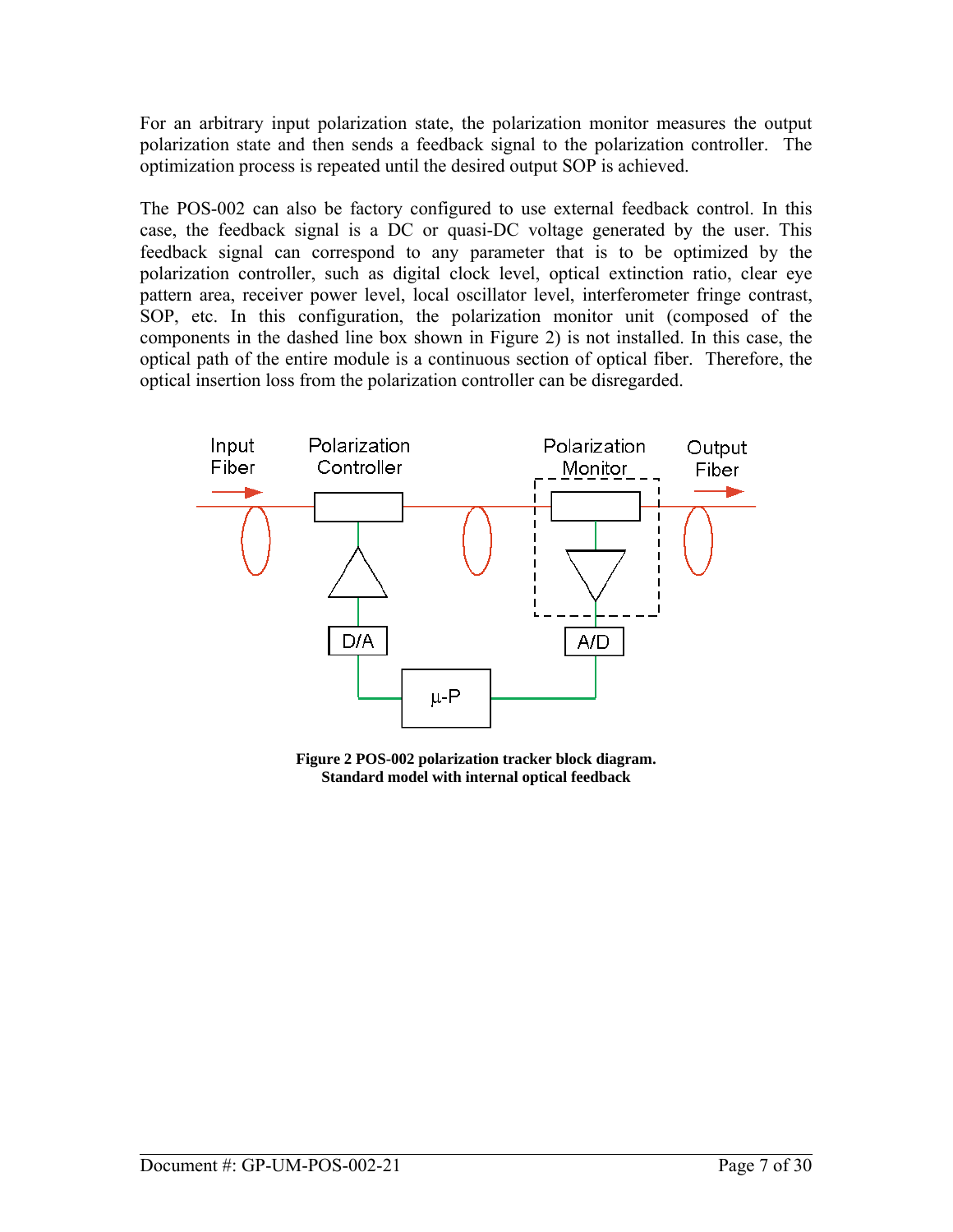#### <span id="page-7-0"></span>**Section 3. Feature Descriptions:**

#### *3.1 Optical Features:*

The POS-002 polarization tracker has two optical fiber connectors: an input connector to receive the input light beam and an output connector to couple the polarization optimized light beam downstream. The input/output fiber connector type can be specified by the user when the module is ordered.

All fiber connectors should be cleaned using industry standard cleaning methods before making connections to the POS-002.

There are two output fiber options for POS-002 modules: PM output fiber and single mode (SM) output fiber, as shown in [Figure 3](#page-7-1) (a and b). The two output options have different features.

The internal feedback POS-002 has PM fiber output. In this configuration, a linear polarizer is inserted in the optical path. Therefore, the output SOP is fixed, and is aligned to the slow axis (default) or fast axis (if the user specifies it) of a PM fiber. With the POS-002 disabled, the output power can fluctuate if the input SOP changes. Once the tracker is enabled, the output power will be stabilized along with the SOP. The PM fiber output version of the POS-002 is extremely useful when the fiber-optic component/system following it has PM fiber at the input. Examples include electro-optic modulators or PM coupler/combiners.

The external feedback POS-002 has SM fiber output. In this configuration, there is no polarizer in the output optical path. Therefore, the output optical power is a constant. Once the tracker is enabled, the output SOP will be actively adjusted to optimize the parameter of interest. If the feedback signal is set up for SOP stabilization, this means that the SOP will be confined to a tiny circle on the Poincaré sphere centered on the target SOP. This configuration is useful when the fiber optic system following the POS-002 has SM fiber at the input.



<span id="page-7-1"></span>**Figure 3 Two output configurations of the POS-002 polarization tracker: (a) fixed SOP with stabilization in optical power, and (b) fixed output power with stabilization in SOP** 

For internal feedback units, the maximum input optical power is approximately +20dBm (100 mW). For optical power higher than 20 dBm (100 mW), please contact General Photonics, or specify when ordering.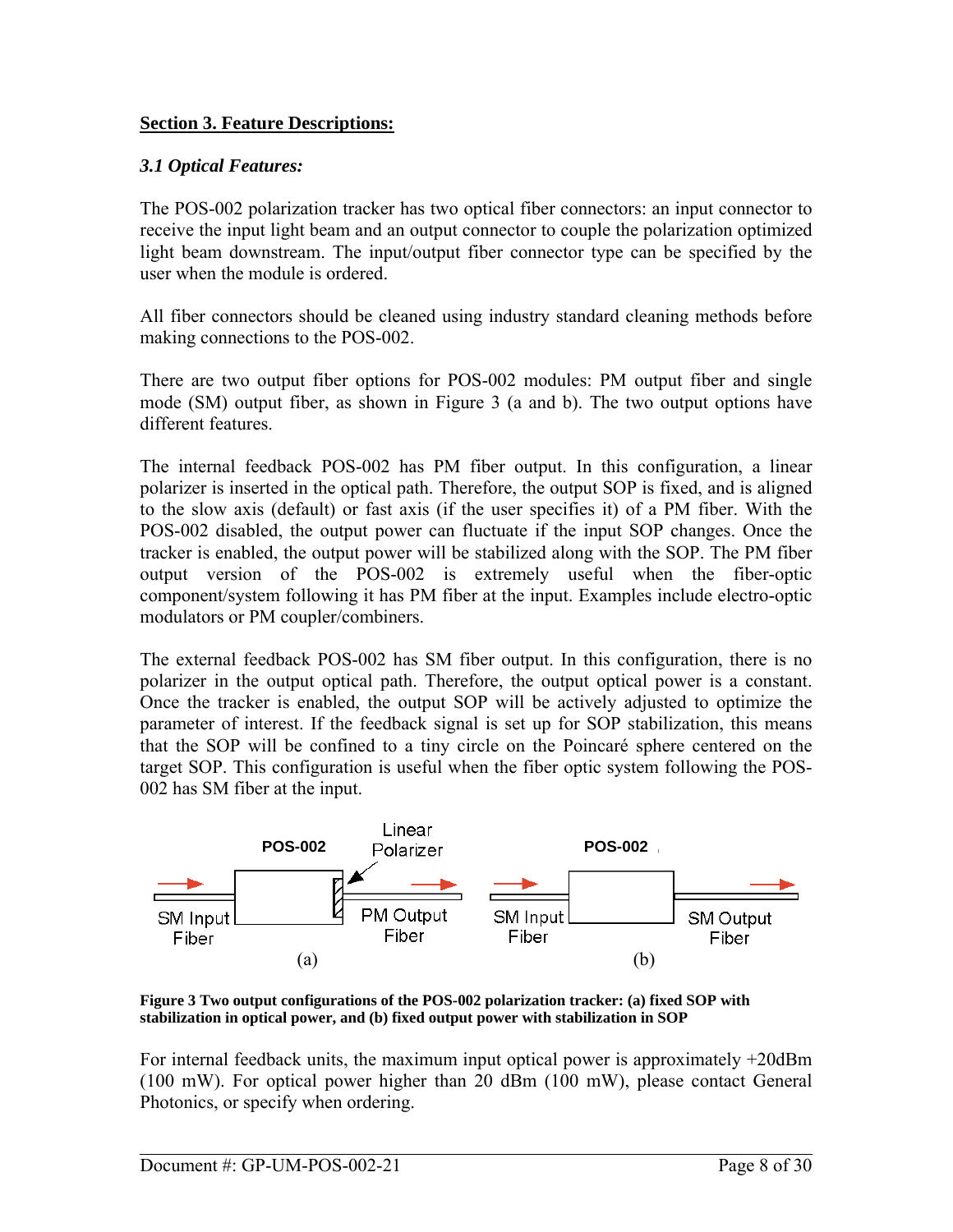#### <span id="page-8-0"></span>*3.2 Electrical Features:*

The POS-002 uses a microprocessor based measurement system. The polarization tracking function is continuously monitored and fully automatic. There are no user serviceable parts in the system, and no calibration is required.

The POS-002 requires +  $12V/0.5A$  and  $-12V/0.15A$  DC power supplies. Due to the presence of internal high voltages, the following safety precautions must be exercised during operation.

- The ground pin on the power cable must be connected to earth ground of the power supply.
- Never touch the boards inside the package without proper insulation and grounding.
- The POS-002 is not user serviceable and can be serviced only by factoryauthorized personnel.

The power and communication connections and pin definitions for the POS-002 are listed below. Pin definitions and labels are also shown on the POS-002 overlay (see cover picture or [Figure 1\)](#page-5-1). An RS-232 interface (using the special cable provided) can be used for remote control operation. A 2-part cable is provided for power/communication connections to the POS-002. The first section connects to the POS-002 module, and includes the functions shown in the pin definition in [Table 1](#page-9-1): power, RS-232, and external feedback signal input (for external feedback version POS-002). The second section connects to the 3-pin connector on the first section, and has a DB9 connector on the other side for RS-232 interface with a computer. Remote operation can be achieved by using any program that supports the RS-232 communication protocol. A simple LabView™ (National Instruments, [www.ni.com](http://www.ni.com/)) interface is provided for RS-232 control. RS-232 control commands are listed in Section 4.4.1, and Section 4.4.4 contains a description of the control program.



<span id="page-8-1"></span>**Figure 4 POS-002 electrical/communication connector**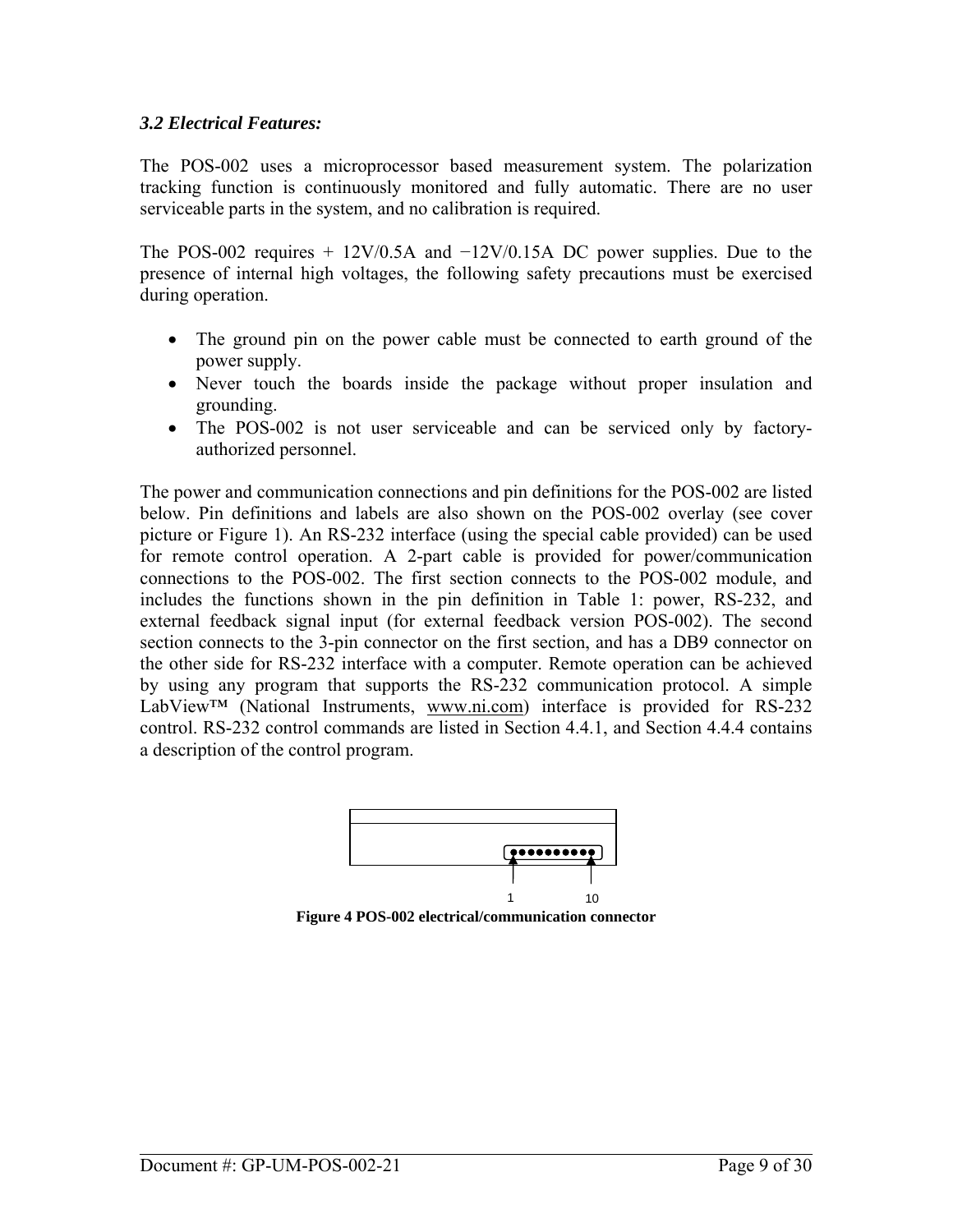<span id="page-9-1"></span><span id="page-9-0"></span>

| Pin | <b>Definition</b>          |
|-----|----------------------------|
|     | Not Used                   |
| 2   | $+12$ VDC                  |
|     | <b>GND</b>                 |
|     | $-12$ VDC                  |
|     | <b>COMGND</b>              |
|     | <b>RXD</b>                 |
|     | <b>TXD</b>                 |
|     | EXTSIG (external feedback) |
| y   | <b>GND</b>                 |
|     | Not Used                   |

#### **Table 1 Electrical/communication connector pinout**

#### **Section 4. Operation Instructions:**

Electrical and optical connections are required during initial setup of the POS-002. The relevant safety precautions should be followed when making these connections.

#### **Warnings:**

- **Never look into the light source fiber connector when light source is turned on. THE OUTPUT LIGHT FROM A HIGH POWER LASER IS HARMFUL TO HUMAN EYES. Please follow industry standard procedures when operating a high power laser source.**
- **Although the POS-002 is packaged in a watertight enclosure, it still requires external electrical connections. It is therefore advisable to avoid water condensation or liquid spills in its vicinity at all times.**
- **Check optical power level of the input optical beam. Make sure the optical power level at the input connector is below 20 dBm (100 mW).**

#### *4.1 Unpacking*

Inspect POS-002 to check for any physical damage due to shipping and transportation. Contact carrier if any damage is found. Check the packing list for any missing parts or accessories.

Avoid excess vibration environments when using the POS-002 system. External high frequency vibration may affect the accuracy of SOP stabilization.

Avoid pulling or small-radius bending of the Input/Output fibers. Damage to the pigtails can affect performance, loss, and the watertightness of the enclosure.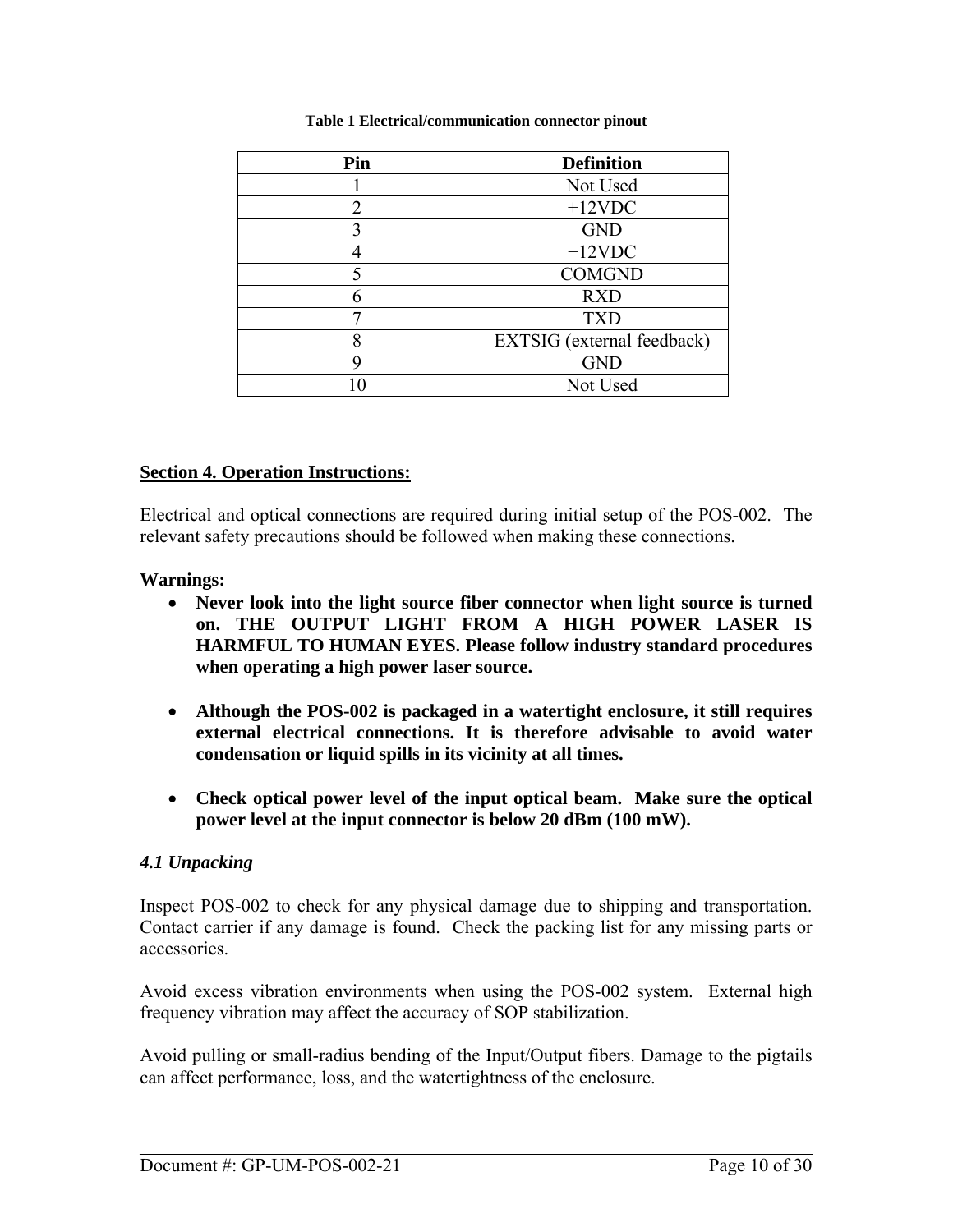#### <span id="page-10-0"></span>*4.2 Getting Started*

The POS-002 is enabled by default, with control settings at their default values, when it is powered on. The following steps describe the setup procedure:

1. The POS-002 has mounting holes at each corner of the enclosure. Use M3 screws to anchor the module in place.



#### **Figure 5 Mechanical drawing of POS-002 with mounting hole/screw information**

- 2. Connect power source to power pins (PIN2: +12VDC; PIN3: GND; PIN4: −12VDC). If the POS-002 is being installed as part of a larger system, make sure that its ground is common with the ground for the rest of the system.
- 3. If the input optical power level is not known, measure it with an optical power meter. Make sure that it is below 20 dBm (100 mW) for internal feedback units.
- 4. After verifying input optical power level, connect the input fiber to the input connector of the POS-002. It is important to clean the fiber connector using industry standard procedures. For a high power laser source, turn off optical power source before connector cleaning.
- 5. If using external electrical feedback, connect the external feedback signal to the POS-002. (PIN 8: DC error signal, PIN 9: GND).

Guidelines for electrical error signal:

Please note that there is no buffer between the input signal and the A/D converter. To avoid damage to the A/D converter, the error signal should be within the voltage limits listed below.

Feedback Signal Range: Minimum Voltage Level 0.5 Volts Maximum Voltage Level 4.5 Volts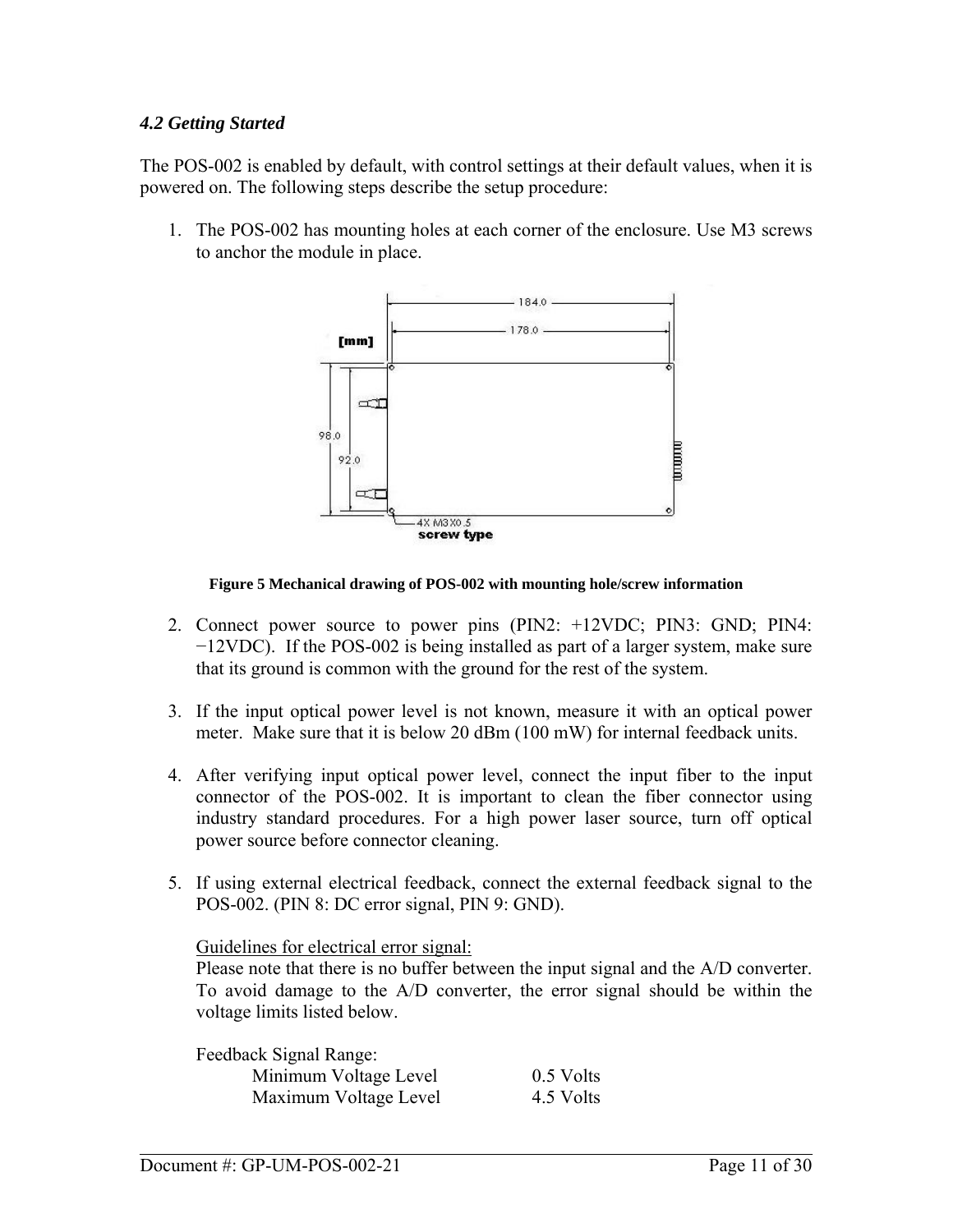<span id="page-11-0"></span>

| Hardware limits:               |                    |
|--------------------------------|--------------------|
| Conversion time per A/D sample | $1.75 \mu S$ (max) |
| <b>Acquisition Time</b>        | $0.25 \mu S$ (min) |
| <b>Maximum Sampling Rate</b>   | $500$ kHz          |

- 6. Turn on the DC power supplies. The POS-002 is enabled by default and will begin operation on power-up.
- 7. After the input fiber is connected and the optical power is turned on, the POS-002 will automatically stabilize the input SOP to a linearly polarized output SOP (internal optical feedback option) or optimize the SOP to either maximize or minimize the error signal (external electrical feedback option). Note: The standard version uses a maximum search algorithm. Minimum search may be available by special request.
- 8. When SOP stabilization is not needed, such as in a system performance comparison using stabilized and unstabilized input SOPs, the POS-002 can be put into standby (disabled) mode via an RS-232 command (see section 4.4 for details).
- 9. See section 4.4 for a description of the basic operation cycle and instructions on customizing the setup.

#### *4.3 Testing and Characterization:*

The POS-002 can be serviced only by manufacturer-authorized personnel. There are no user serviceable components in this system.

The performance of the POS-002 can be tested with standard polarization measurement instruments or a laboratory setup. The output SOP from the POS-002 can be monitored by a commercial polarization analyzer. For laboratory testing, the user can insert a manual or motorized polarization controller before the input fiber connector, and connect the output fiber to an optical power meter or photodetector. If the POS-002 being tested has the SM output fiber option, a polarizer should be inserted between the output fiber connector and optical power meter. Once the POS-002 is activated, the optical power to the power meter or photodetector will be stabilized, independent of any adjustment of the input polarization controller.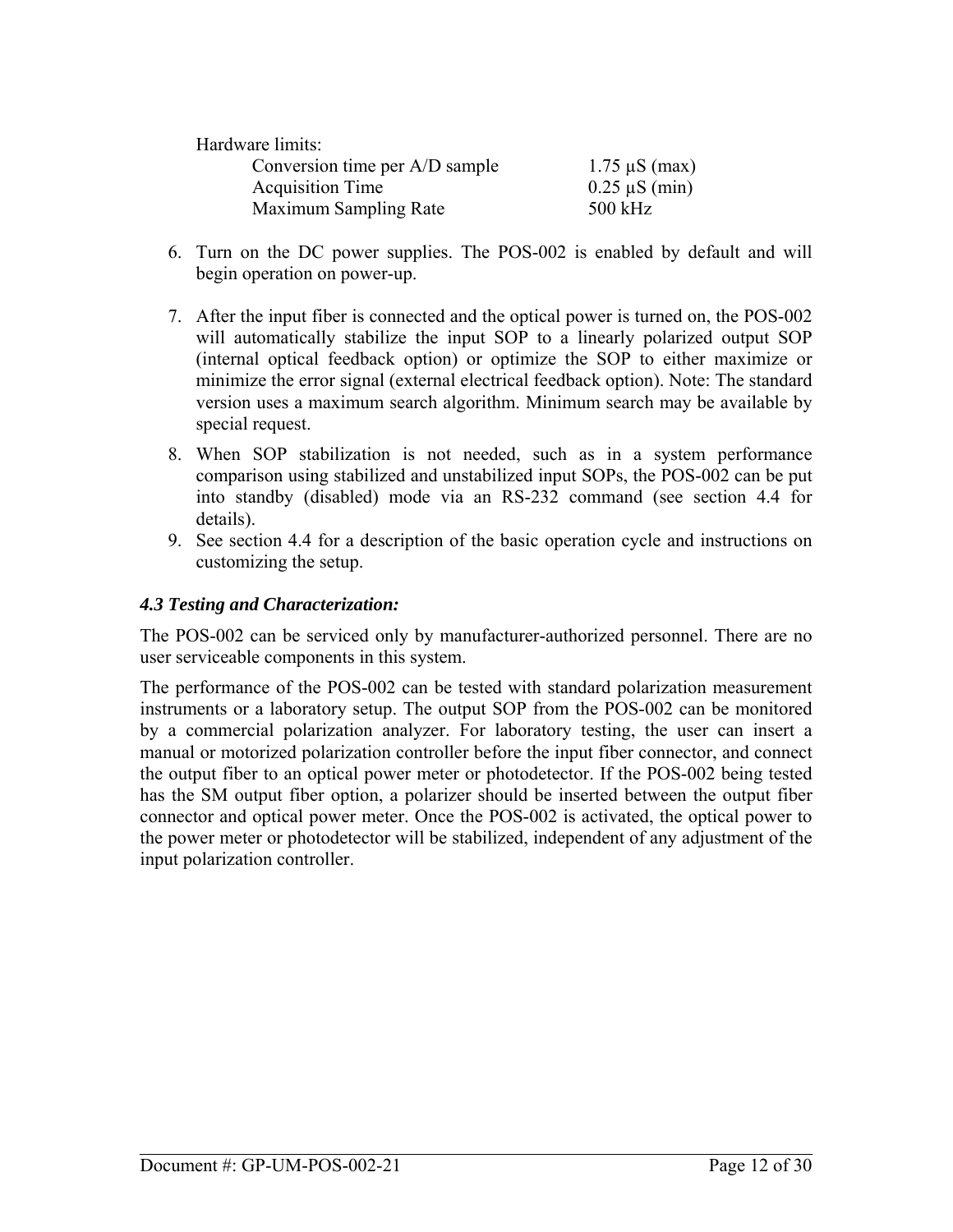#### <span id="page-12-0"></span>*4.4 Remote control and programming:*

The POS-002's active tracking can be enabled/disabled, and its operation parameters changed, via remote control. While tracking is disabled, the POS-002 remains in the setting at which it was disabled.

#### **4.4.1 RS-232 Connection**

The RS-232 serial interface port allows the user to remote control the POS-002 by sending ASCII commands. The LabView test program provided with the POS-002 shows a programming example.

The POS-002's RS-232 communication pins are located next to its power pins (see [Figure 4](#page-8-1) and [Table 1\)](#page-9-1).

Communication pins on POS-002: PIN5: GND PIN6: RXD PIN7: TXD

Connect the communication pins to the RS-232 port of a computer or other control signal source (see [Figure 6](#page-12-1) for correspondence between the POS-002 communication pins and the DB9 connector on the connection cable). The POS-002 comes with two connection cables. One has a 10-pin connector on one side to connect to the POS-002. On the other side of that cable are labeled wires for the power and external signal connections, and a 3-pin connector to connect to the RS-232 connection cable. The RS-232 connection cable has a matching 3-pin connector on one side to connect to the first cable, and a DB9 connector on the other side to connect to the RS-232 port of a computer. The pin correspondence for the DB9 connector is shown below, where the numbers in parentheses are the corresponding pin numbers on the POS-002.



<span id="page-12-1"></span>**Figure 6 RS-232 connector pin assignment for POS-002.**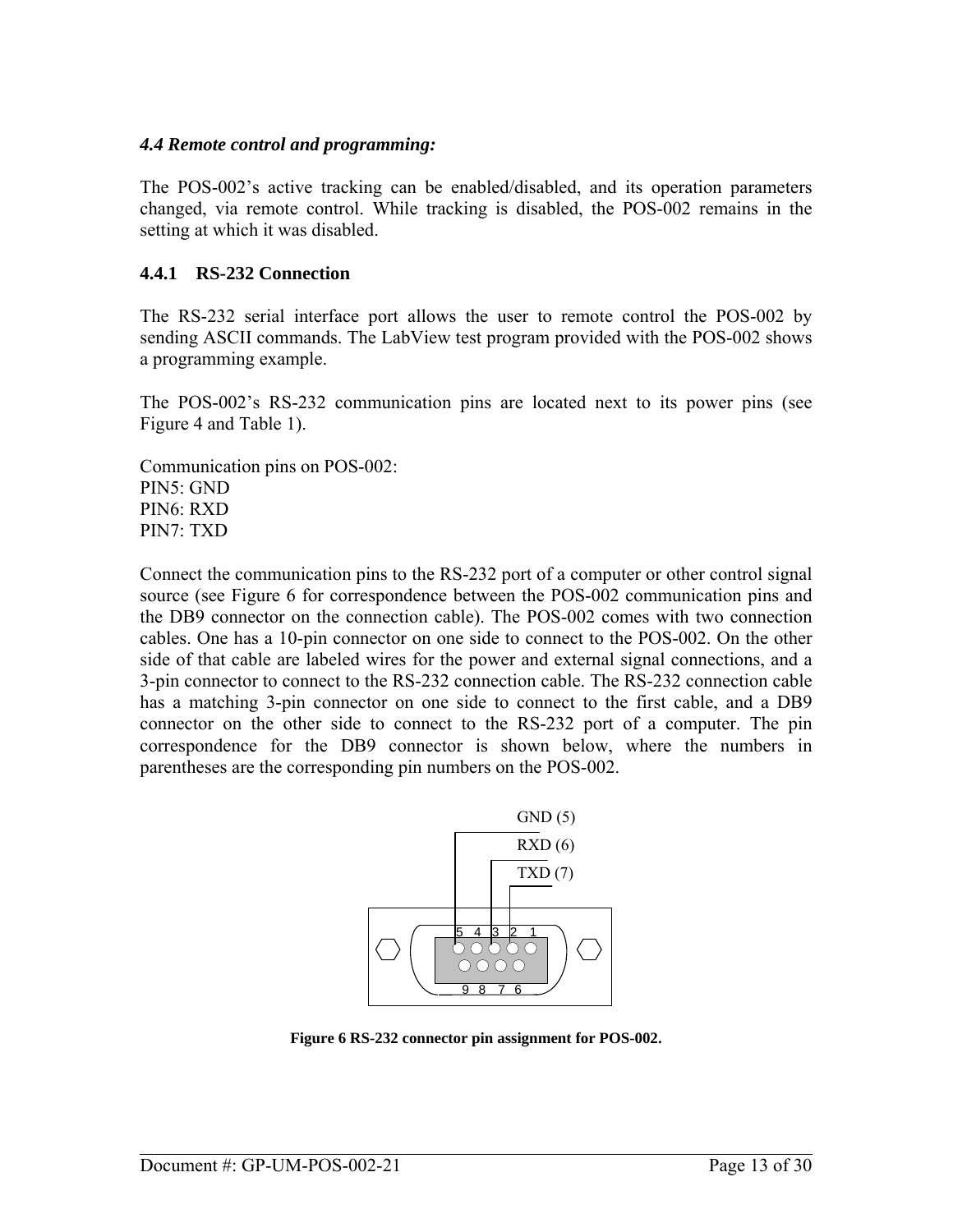#### <span id="page-13-0"></span>**4.4.2 Remote operation and commands**

General Photonics provides a test program for remote control of the POS-002. See section 4.4.4 for installation and operation instructions for the program.

The following steps and commands are recommended for remote operation of the POS-002 using the RS-232 communication port.

- 1. Connect POS-002 to PC using provided cables.
- 2. Make sure that the RS-232 port settings on the control computer are as follows:
	- a. Baud rate: 9600 bps
	- b. Framing: asynchronous
	- c. Data bits:8
	- d. Parity bit: None
	- e. Stop bit: 1
	- f. Flow control: None
- 3. Power on the POS-002 by supplying  $DC = 12V$ .
- 4. Make sure that the COM port number setting for the communications program used to send the commands matches the COM port connected to the POS-002.
- 5. Referring to Table 2 below, send a command string (e.g. "\*IDN?") to the POS-002 through the RS-232 port. There are many programming languages that support serial communications, including Visual Basic, LabView and C.

<span id="page-13-1"></span>

| <b>Query Commands</b>   |                                          |                        |
|-------------------------|------------------------------------------|------------------------|
| <b>Command</b>          | <b>Description</b>                       | <b>Response</b>        |
| $*IDN?$                 | Query the Product Number.                | *IDN GP-POS-002V2.0-E# |
| $*VER?$                 | Query the Firmware Version.              | *VER POS002-V21-       |
|                         |                                          | 020513A#               |
|                         |                                          | (version dependent)    |
| *MOD?                   | Query operation status.                  | *MOD ENA# POS enabled  |
|                         |                                          | *MOD DIS# POS disabled |
| $*SER?$                 | Query serial number                      | $*1047000004xx\#$      |
| <b>Control Commands</b> |                                          |                        |
| $*ENA#$                 | Enable polarization tracker.             | $*E00#$                |
| $*DIS#$                 | Disable polarization tracker.            | $*E00#$                |
| <b>Setup Commands</b>   |                                          |                        |
| $*FUN?$                 | Query current tuning mode.               | "Variable" or "Fixed"  |
| $*VAR\#$                | Set tuning mode to "variable step size". | $*E00#$                |
| $*$ FIX#                | Set tuning mode to "fixed step size".    | $*E00#$                |

#### **Table 2 RS-232 Command List:**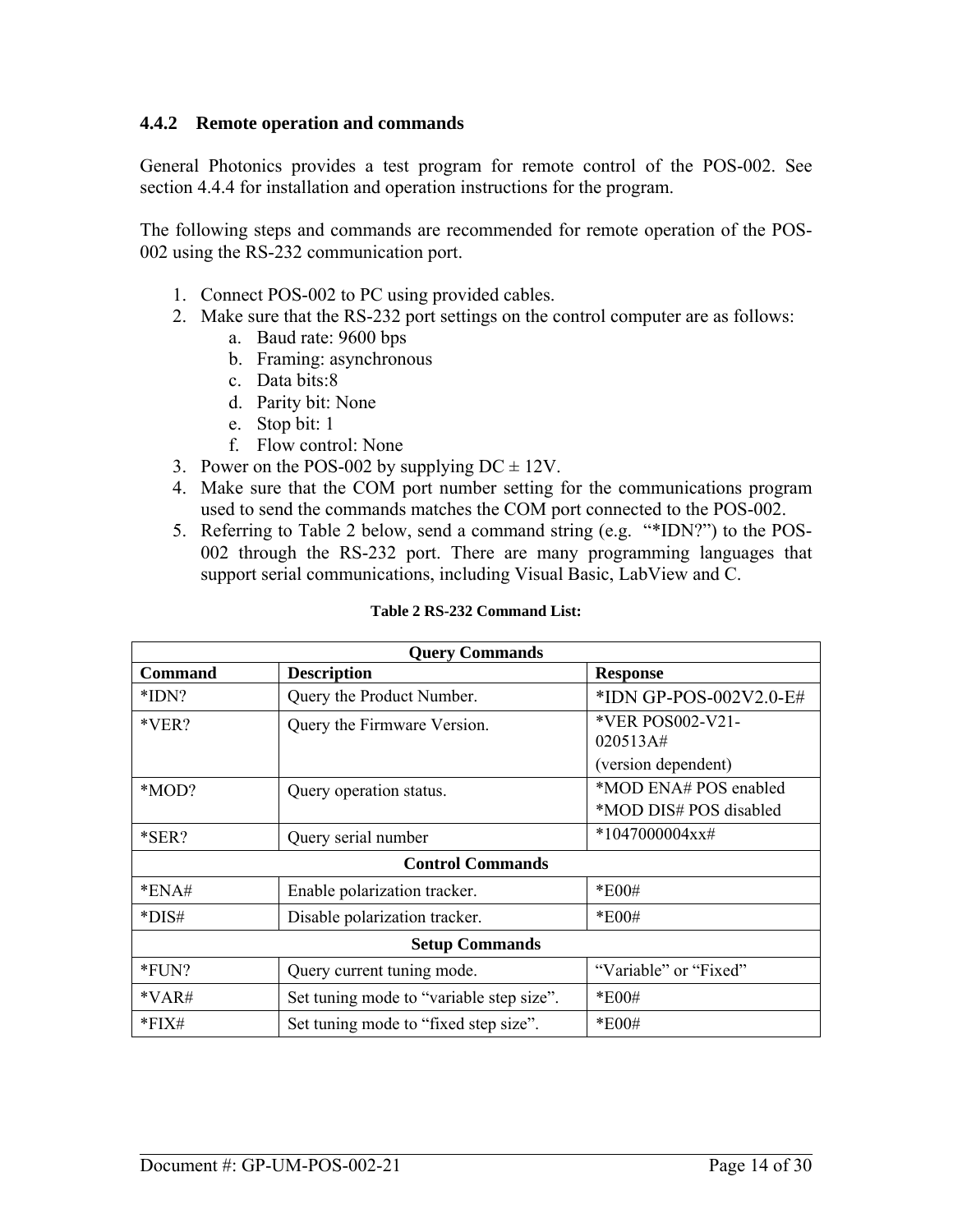| *STS xx#       | Set step size.<br>Corresponding angle change = $xx*0.22^{\circ}$<br>on Poincaré Sphere.<br>Range: $1 \sim 75$ .<br>Default value: 8                                                                                                               | "Step Size = $xx$ " |
|----------------|---------------------------------------------------------------------------------------------------------------------------------------------------------------------------------------------------------------------------------------------------|---------------------|
| $*STS?$        | Query current step size setting.                                                                                                                                                                                                                  | "Step Size = $xx$ " |
| *AVG $xx\#$    | Set AD average number<br>Corresponding increase in control loop<br>cycle time = $(xx-1)*2\mu s$ .<br>Range: $1 \sim 20$ .<br>Default value: 4                                                                                                     | "AD AVG = $xx$ "    |
| *AVG?          | Request current AD average number                                                                                                                                                                                                                 | "AD $AVG = xx$ "    |
| $*$ THH $xx\#$ | Set response threshold level<br>(sensitivity to noise and polarization<br>change).<br>For $0\neg 5V$ feedback signal,<br>noise threshold = $xx*1.22mV$ .<br>Range: $0 \sim 150$ .<br>Default value: 0                                             | "Threshold = $xx$ " |
| *THH?          | Query current threshold level.                                                                                                                                                                                                                    | "Threshold = $xx$ " |
| *DLY xxx#      | Set additional delay per step.<br>Intrinsic step time is $26\mu s$ .<br>The DLY command adds a delay offset to<br>this to slow down the effective step time.<br>Delay offset = $0.5*$ xxx $\mu$ s.<br>Range: $0 \sim 59999$ .<br>Default value: 5 | "*Delay = $xxx$ "   |
| *DLY?          | Query current delay offset.                                                                                                                                                                                                                       | "*Delay = $xxx$ "   |

#### **Table 3 Command Response Codes:**

<span id="page-14-0"></span>

| E00             | No error (Correct command received)          |
|-----------------|----------------------------------------------|
| E01             | <b>Undefined Command</b>                     |
| E02             | Missing start character                      |
| E <sub>03</sub> | Missing end character                        |
| E <sub>04</sub> | Missing parameter                            |
| E <sub>05</sub> | Invalid syntax found in command string       |
| E06             | Invalid mode command.                        |
| E <sub>07</sub> | String of characters too long(>buffer limit) |
| E08             | Light power too high                         |
| E09             | Light power too low                          |
| E10             | parameter outside allowed range              |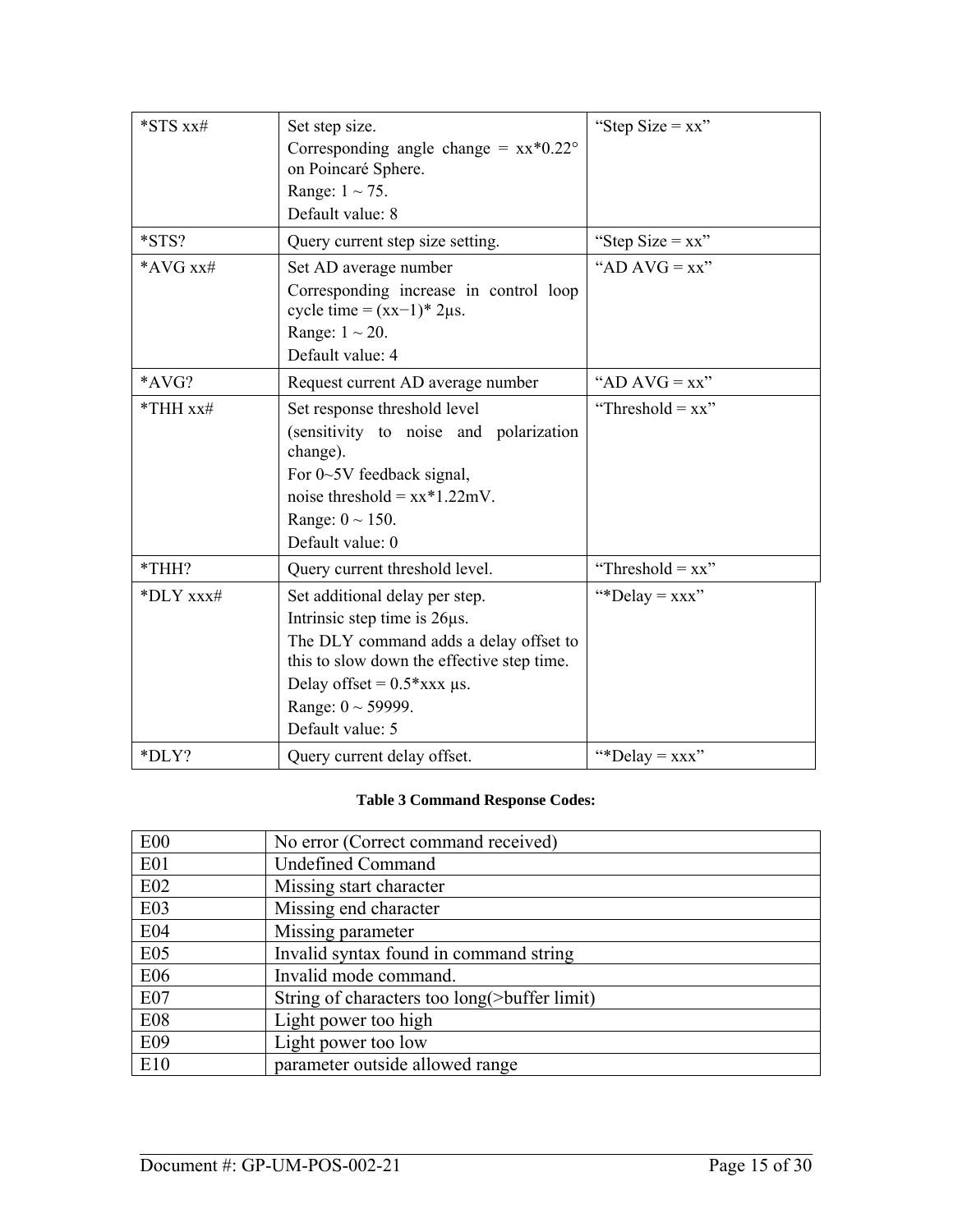RS-232 command notes:

- 1. Only one command is allowed in each command string.
- 2. The POS-002 will respond to a command with either the requested data, formatted as described in [Table 2](#page-13-1), or with one of the response codes listed in [Table 3](#page-14-0). While the POS-002 is processing a command and sending back a response ASCII code, any additional commands sent by the computer will be ignored.

#### Basic Operation and Control Parameter Definitions:

A POS-002 using the maximum search algorithm tunes the output state of polarization (SOP) to maximize a feedback signal. This can be an internal reference (POS-002-I) or a 0-5V analog electrical feedback signal provided by the user (POS-002-E). Each time it runs through its control cycle, the POS-002 checks the feedback signal and, if necessary, makes a polarization adjustment.



**Figure 7 POS-002 response to discontinuous change in input polarization state (using default control settings and fixed step size mode)** 

<span id="page-15-0"></span>[Figure 7](#page-15-0) shows the response of the POS-002 to a single discontinuous change in the input polarization state, using the default control parameter settings. The red line is the input polarization, and the blue line is the POS-002 output. The POS-002 compensates for the input polarization change via a series of small polarization steps.

The labeled quantities on the graph are as follows:

- A: Step time: With settings delay = 0, AD Avg. = 1, each step takes  $26\mu s$ .
- B: Step size: At step size = 8, the angle change per step  $\approx 1.76^{\circ}$  on the Poincaré sphere.
- C: Output signal fluctuation: The active SOP searching causes a baseline level of fluctuation around the target SOP.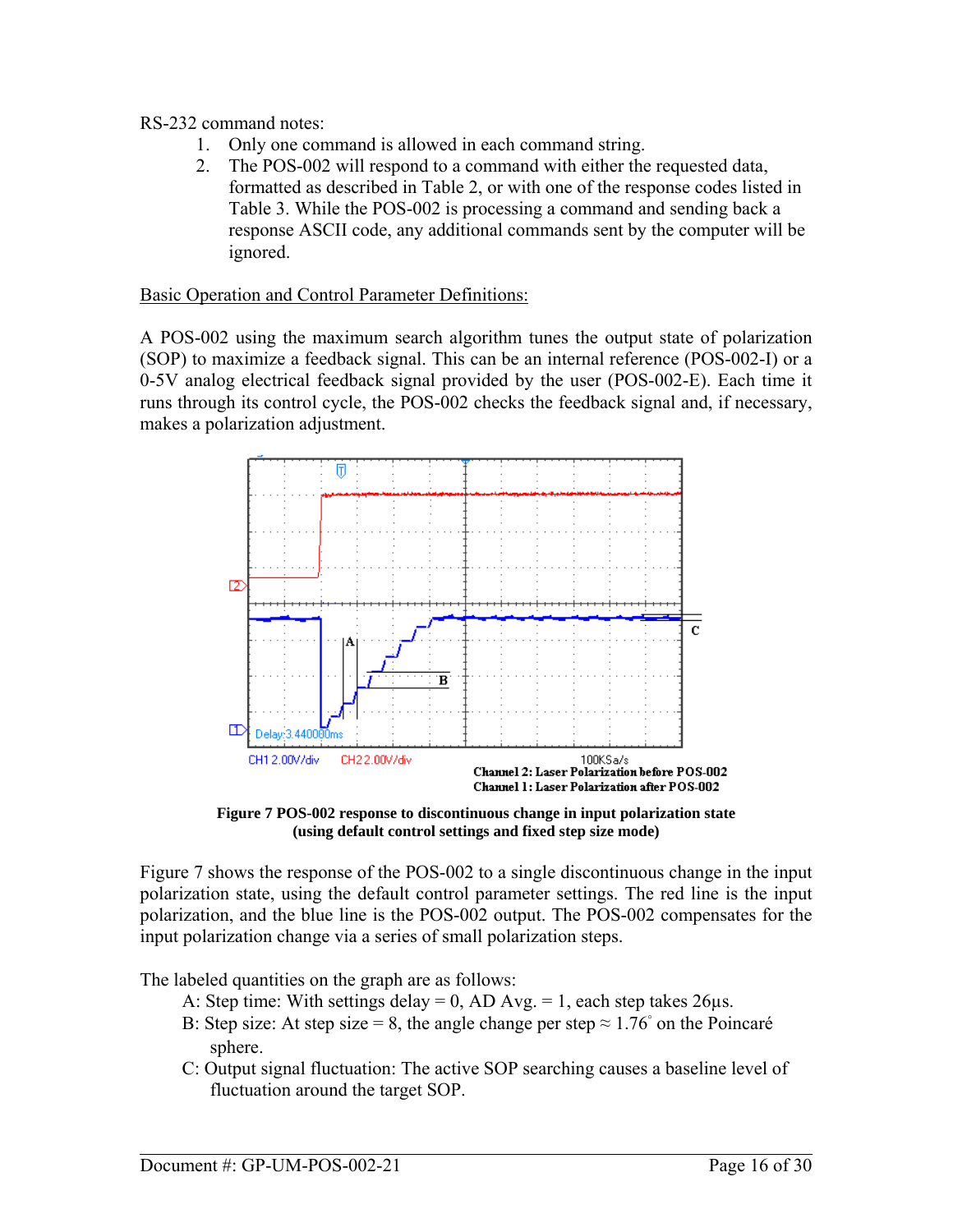The control parameters allow the user to optimize the POS-002 control cycle for the requirements of particular applications. Their effects on the quantities described above will be explained in the following sections.

#### **Note: The POS-002 does not store user-selected settings in its permanent memory. After it is powered off, all control parameters will revert to the default settings.**

#### Polarization Tuning Modes

The POS-002 has two polarization tuning modes: variable and fixed step size. The default mode is variable step size. In this mode, the POS-002 dynamically adjusts the step size that it uses within a range of one to six times the step size set by the most recent \*STS xx# command. This allows it to react quickly, using a larger step size, when the SOP is far from the target, and then to use a smaller step size closer to the target to smooth out the response.

In fixed step size mode, the POS-002 uses a constant step size, set using the  $*STS$   $xx\#$ command, for its polarization adjustments.

The \*VAR# and \*FIX# commands are used to select variable and fixed step size modes, respectively, and the \*FUN? command is used to query the current operation mode.

#### Control Parameters

The setup commands in the command list are used to set or to request the current values of the control parameters for the feedback control loop.

#### - **Command: \*STS xx#**

The step size defines the control voltage increment applied to the polarization controller per control loop cycle in response to a change in feedback signal level. The POS-002 uses a 0V~150V voltage output to control the polarization controller. This control voltage range is converted to  $2^{12}$  = 4096 digital steps for the purposes of the control algorithm. 1 digital step =  $150V/4096 = 0.0366V \approx 0.2^{\circ}$  on the Poincaré sphere. The \*STS xx# command therefore sets the voltage output step size to xx \* 0.0366V, and the corresponding polarization step on the Poincaré sphere to approximately xx \* 0.2°.

The default setting is 8, corresponding to a control voltage step of 8 \* 0.0366V, which results in a maximum polarization change of about 1.76° on the Poincaré sphere. In fixed step size mode, this step size remains constant at the selected value. In variable step size mode, the set value is used as the base step size when the POS-002 begins polarization adjustment.

The following figures illustrate the effects of step size selection. For easier illustration, the measurements were taken with the POS-002 in fixed step size mode.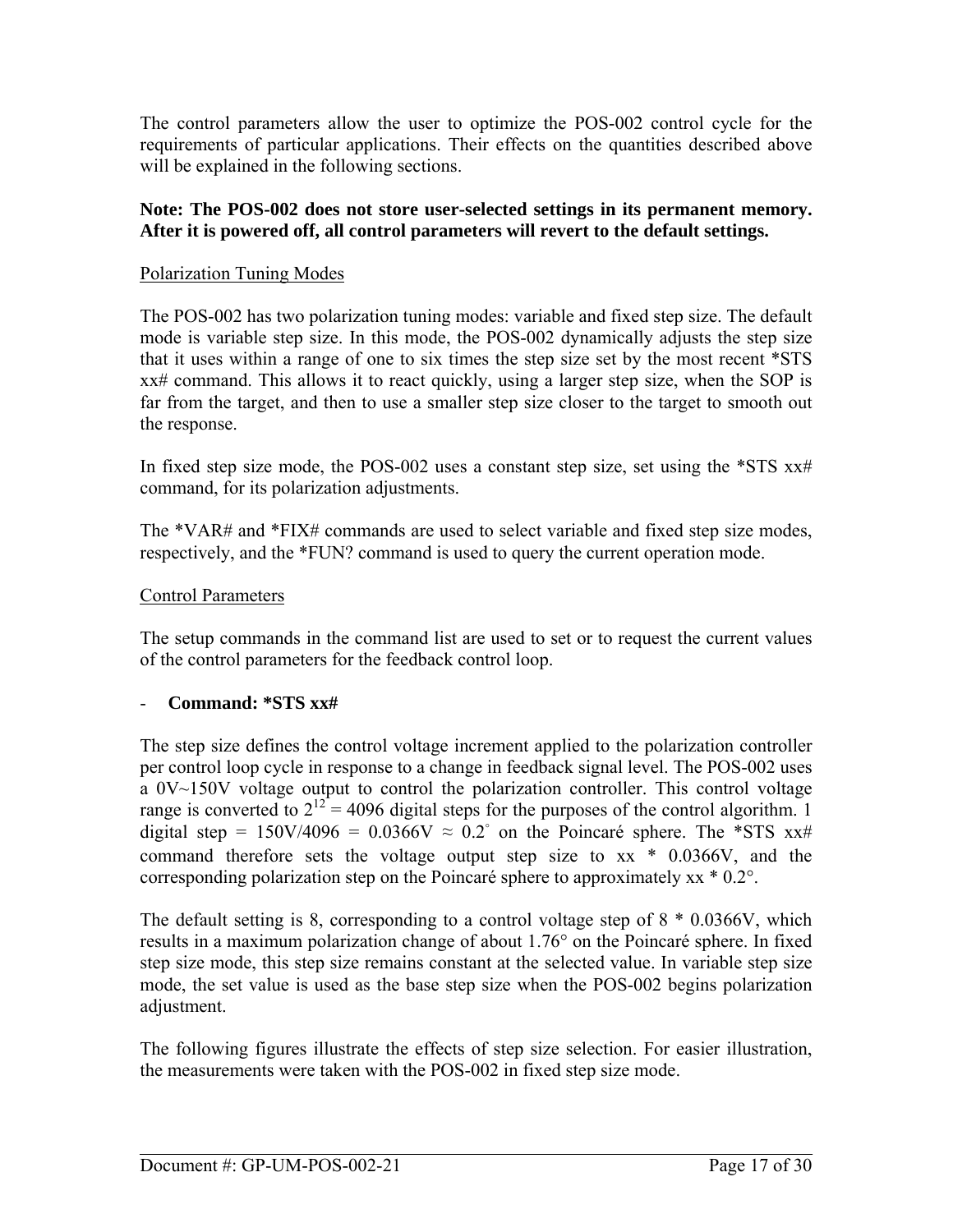Figure 10 shows the POS-002 output polarization vs. time in response to a discontinuous change in input polarization, using the default step size setting.

If a smaller step size is chosen, the resulting output polarization will be smoother, but more steps are needed to compensate for a given amount of input polarization change. [Figure 8](#page-17-0) shows the POS-002 output polarization vs. time in response to a discontinuous change in input polarization, using a step size setting smaller than the default value.







<span id="page-17-0"></span>Choosing a larger step size will reduce the response time, but can also increase noise. [Figure 10](#page-17-1) shows the response of the POS-002 to the same discontinuous change in the input polarization state as in [Figure 7](#page-15-0), but with a low threshold setting and a step size setting larger than the default value. Compared to [Figure 7,](#page-15-0) the total recovery time is smaller, but the output polarization fluctuation (labeled C in [Figure 7\)](#page-15-0) increases.



<span id="page-17-1"></span>**Figure 10 POS-002 response to discontinuous change in input polarization state (step size larger than default setting)**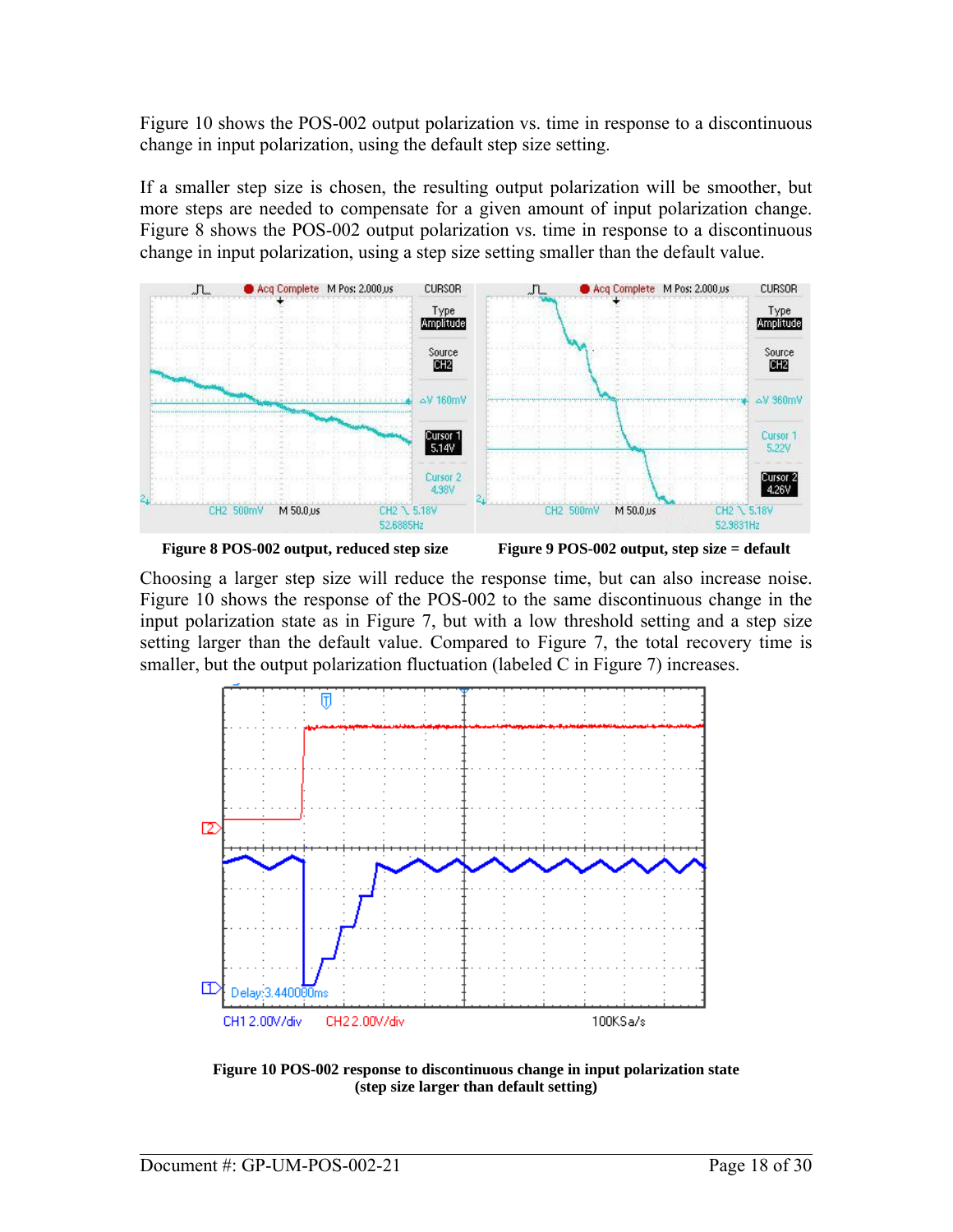If the optical signal is relatively stable, with changes occurring on a long time scale, a smaller step size can yield better results. A larger step size is better for dealing with a quickly changing input polarization.

#### - **Command: \*DLY xxx#**

The intrinsic time required per control cycle is about 26µs. However, for some applications, a slower cycle time may be needed. For example, the optical signal sampling used to generate the feedback signal may be done at a location far away from the POS-002, or the electronics used to generate the feedback signal may need time to respond to polarization changes made by the controller. The DLY command adds a delay offset to the period between a polarization controller step and the next read of the feedback signal, increasing the effective cycle time to  $26 + 0.5*xxxx + 2*(yy - 1)$  µs, where xxx is the delay setting and yy is the AD average setting.

<span id="page-18-1"></span>

<span id="page-18-0"></span>**Figure 13 POS-002 response to discontinuous change in input polarization state (delay = 50)**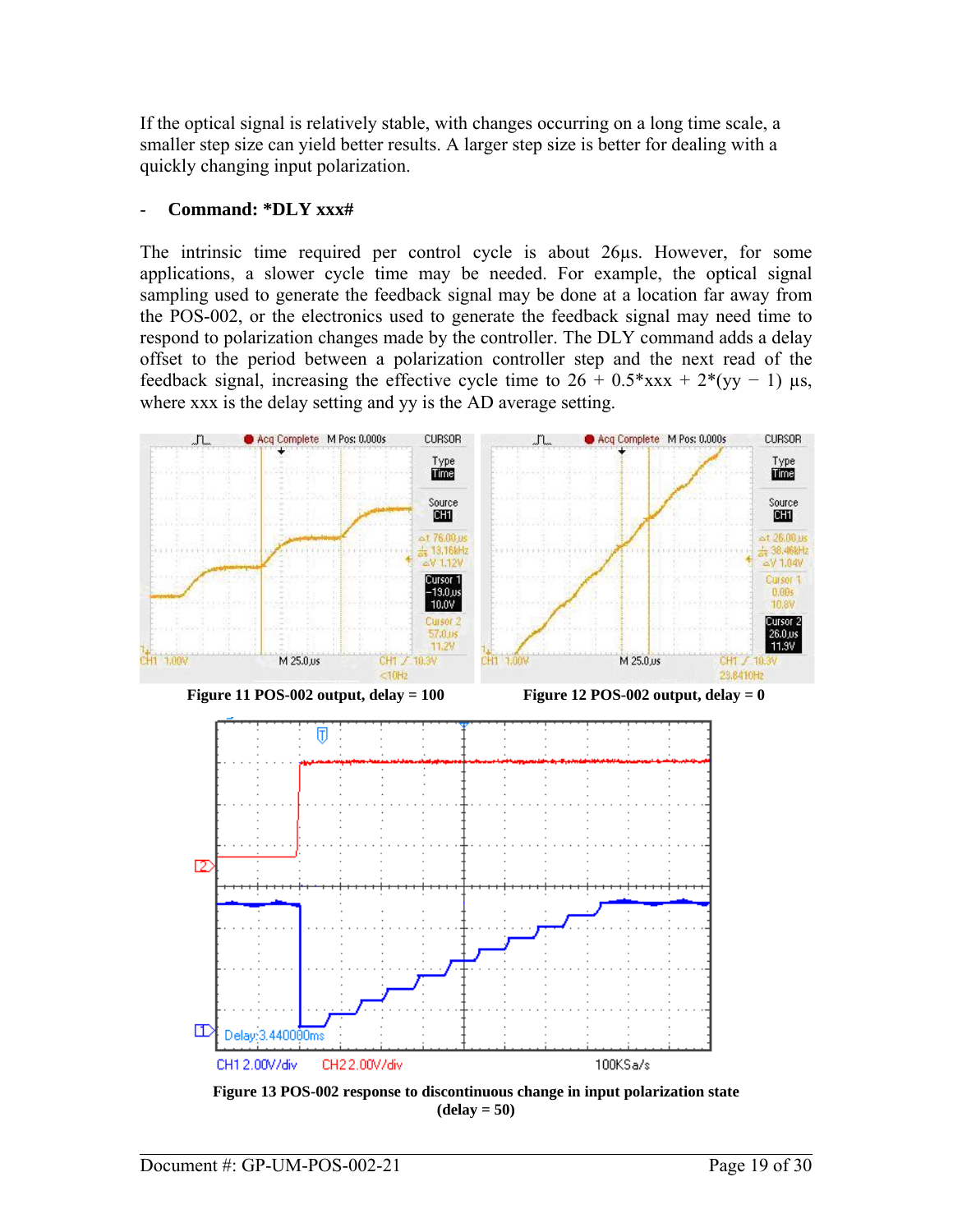[Figure 13](#page-18-0) shows the response of the POS-002, using a delay setting of 50, to the same discontinuous change in the input polarization state used in [Figure 7](#page-15-0). It can be seen that the time per step, and thus the cumulative response time, is longer. [Figure 11](#page-18-1) and 12 provide a closeup comparison of the response time with different delay settings.

#### - **Command: \*AVG xx#**

During each control loop cycle, the POS-002 performs one adjustment (step) to the polarization control voltage, checks the AD feedback once and compares it with a reference value to decide its action for the next cycle. For an external feedback model, the quality of the feedback signal is the limiting factor in device performance. Any noise in the feedback signal will be read as input polarization change and will therefore result in output polarization fluctuation.

The AD average number defines the number of AD samples averaged to obtain the feedback signal value used for one control loop cycle. Increasing the AD average number can improve the stability if the feedback signal is noisy. For example, setting AD avg.  $= 2$ converts a 50mV, 10KHz noise component in the feedback signal to a 25mV, 5KHz noise component.

Increasing the AD average number also increases the control loop cycle time by the amount specified in the table.

[Figure 14](#page-19-0) shows the response of the POS-002, using a larger AD average than the default setting, to the same discontinuous change in the input polarization state used in [Figure 7.](#page-15-0) The output polarization fluctuation (labeled C in [Figure 7\)](#page-15-0) is much smaller than in [Figure](#page-15-0)  [7.](#page-15-0)



<span id="page-19-0"></span>**Figure 14 POS-002 response to discontinuous change in input polarization state (AD average larger than default setting)**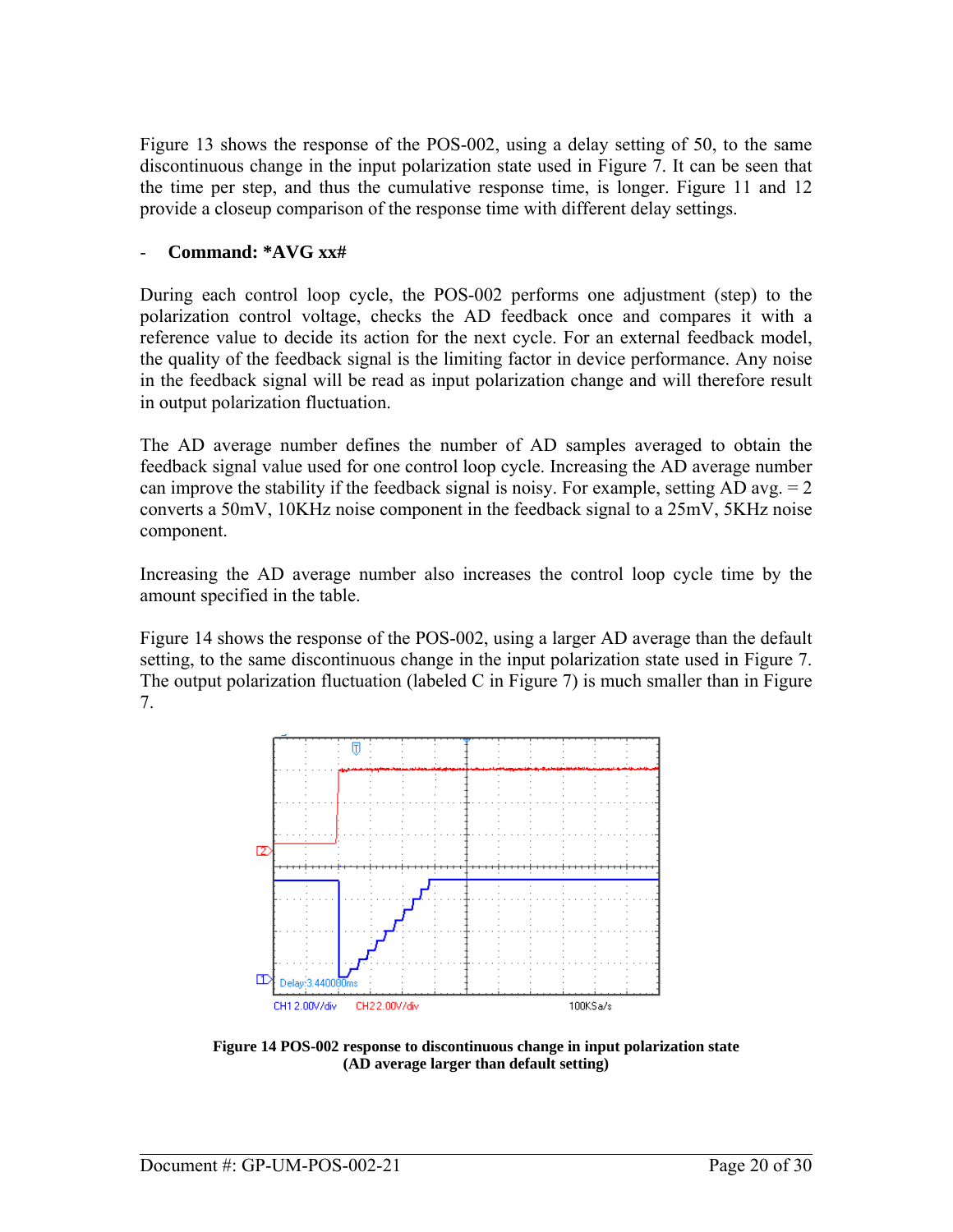#### - **Command: THH xx#**

This command allows the user to control the feedback response threshold.

The response threshold level determines the amount of change in the electrical feedback signal needed to elicit a polarization change response from the POS-002. When the POS-002 is enabled, it performs an SOP search for an SOP that maximizes (or minimizes, as the case may be) the feedback signal. Once this reference level is established, each cycle, the POS-002 reads the feedback signal level and compares it to the reference level. If the current feedback signal value differs from the reference level by more than the threshold setting, the POS-002 will adjust the polarization state. If the difference is less than the threshold setting, the POS-002 will continue to monitor the AD feedback signal, but will not change the polarization state. The external feedback POS-002 uses a  $0 \sim 5V$  analog electrical feedback signal, which is converted to  $2^{12} = 4096$  digital steps for the purposes of the control algorithm. For the AD feedback, 1 digital step =  $5V/4096 = 1.22 \text{mV}$ . The \*THH xx# command sets the response threshold (i.e. the minimum amount of change from the reference level that will result in a polarization state correction from the POS-002) to xx \* 1.22 mV. For example, if for a given laser source, the POS-002 stabilizes the SOP such that the feedback signal reaches a maximum of 4V, then, with the threshold level at the default setting, as long as the feedback signal remains higher than 4V- $0.00122V = 3.99878V$ , the POS-002 will not actively change the polarization.

The threshold control command can be used to reduce the effect of noise. If the SOP variation is relatively slow and the feedback signal has a known noise level, the threshold can be set to be larger than the noise so that the POS-002 will react only to perceived polarization changes above the noise level.

However, a large threshold setting can also result in larger output polarization fluctuation because the POS-002 will not react to actual polarization drift within the threshold interval. [Figure 15](#page-21-1) shows the response of the POS-002, using a relatively large threshold setting, to the same discontinuous change in the input polarization state used in [Figure 7.](#page-15-0) The output polarization fluctuation (labeled C in [Figure 7\)](#page-15-0) is larger than in [Figure 7](#page-15-0).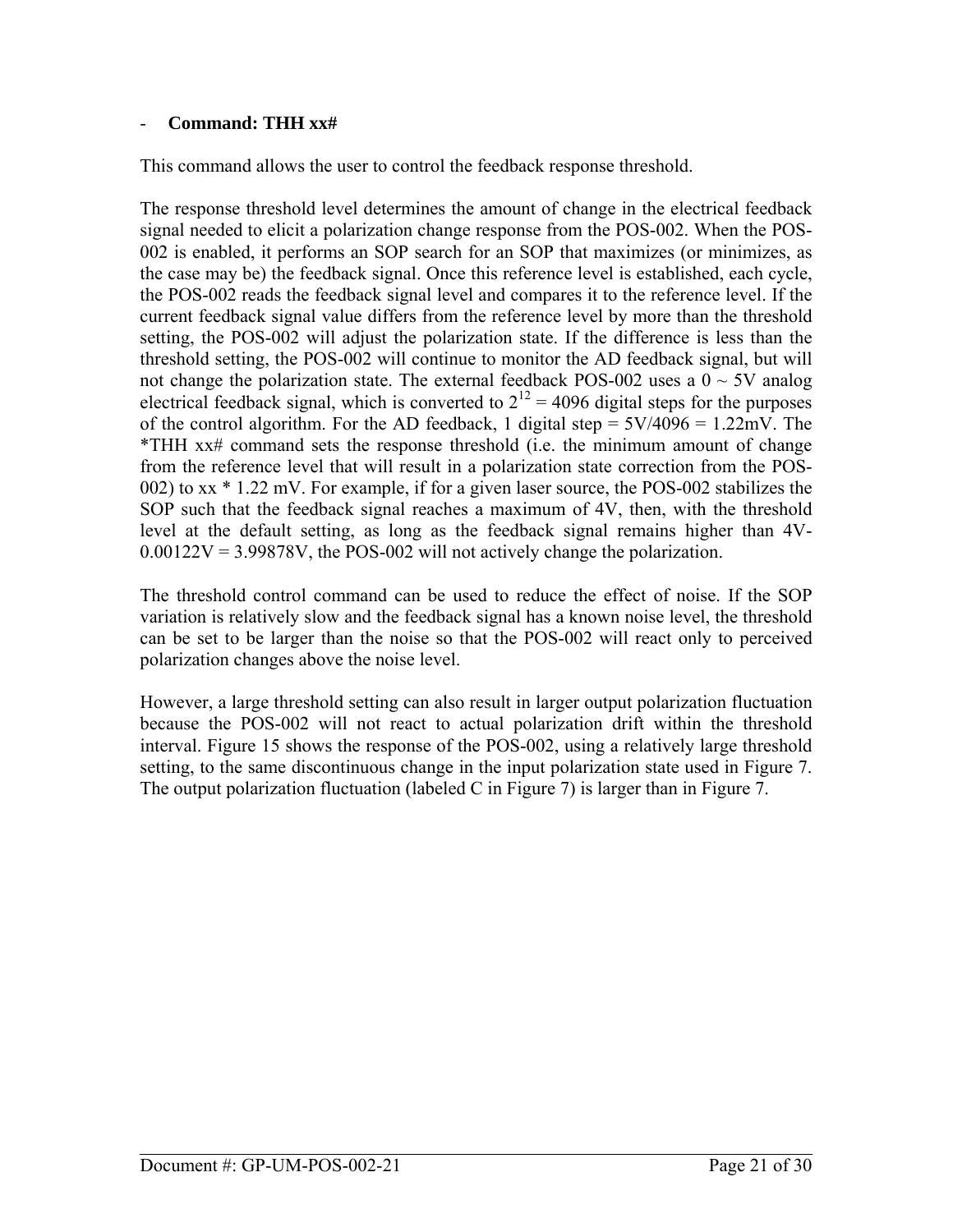<span id="page-21-0"></span>

**Figure 15 POS-002 response to discontinuous change in input polarization state (response threshold larger than default setting)** 

<span id="page-21-1"></span>For high sensitivity applications with clean feedback signals, the threshold should generally be left at 0 (default value).

#### **4.4.3 RS-232 troubleshooting**

If a problem occurs during RS-232 control, please check the following:

- 1. Pin connections; make sure that the correct pins on the POS-002 are connected to the corresponding pins on the computer RS-232 port.
- 2. Verify active Comm Port (COM1, COM2, etc.);
- 3. Verify Comm Port settings: 8 data bits, 1 stop bit, no parity bits;
- 4. Check baud rate: must be 9600 bps;
- 5. Check commands: command should begin with "\*" and end with "#" or "?""

### **4.4.4 LabView control program**

The command list in [Table 2](#page-13-1) can be used to write control programs for the Pos-002. General Photonics provides a sample control program that can be used as a base for customization by the user. The program is written in LabView. The source code (vi files) can be opened and edited using LabView 2012 SP1 or above.

For users who do not need to customize the control program or do not have LabView installed on the control computer, General Photonics also provides an executable version of the program for added convenience.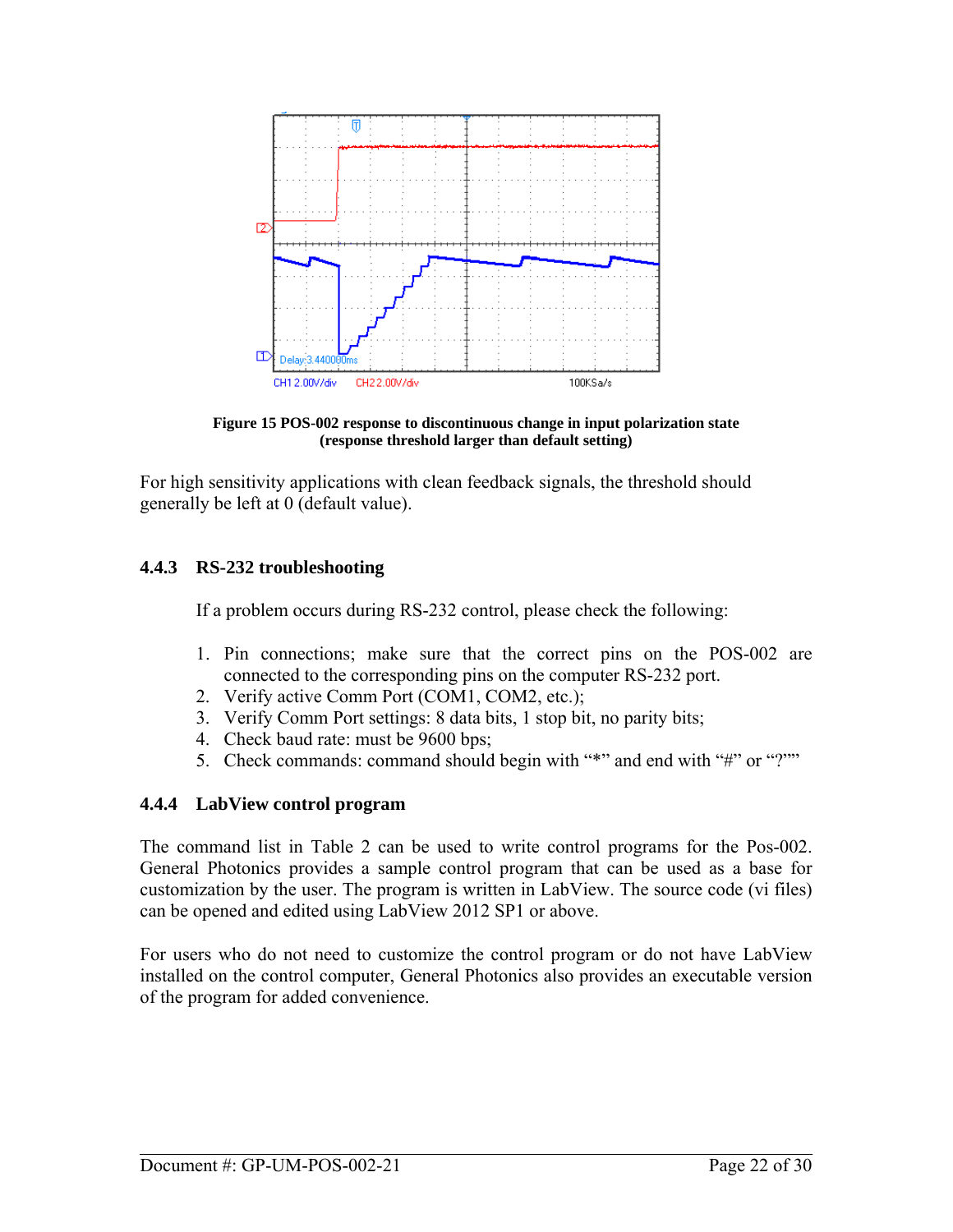#### Driver Installation

If the control computer does not have LabView (2012 SP1 or above) installed, then the LabView Run-Time Engine and VISA Run-Time Engine are required to run the executable version of the control program. The installation files for both run-time engines are in the "LabView Run-Time" folder on the software cd, and can also be downloaded from the National Instruments website (ni.com).

Note: LabView Run-Time Engines are version specific and are not backward compatible, so make sure that the correct versions are installed on the control computer. The versions required for the SLD-101 control program are:

LabVIEW Run-Time Engine 2012 SP1 - (32-bit):

Operating system: Windows 8; Windows 7; Windows Vista; Windows XP (SP3) 32-bit; Windows Server 2008 R2 64-bit; Windows Server 2003 R2 32-bit

NI-VISA Run-Time Engine 5.3:

Operating system: Real-Time OS; Windows 7 64-bit; Windows 7 32-bit; Windows Vista 64-bit; Windows Vista 32-bit; Windows XP; Windows XP Embedded; Windows Server 2008 R2 64-bit; Windows Server 2003 R2 32-bit

Note: Always close the control program (and LabView as well if using the VI version of the control program) before turning off the instrument.

The screen layouts for the control programs "POS\_REMOTE.vi" (source code) and "POS\_REMOTE.exe" (executable) are shown below.

The control port selection menu is located at the top right of the interface screen, under the product identification box. It displays the selected port for the RS-232 connection. If the selected port and the actual connection do not match, the program will not function correctly. Set the correct port number here. The port number can be determined from the Device Manager or from National Instruments' Measurement & Automation program. Note that the port number cannot be set while the program is executing (trying to communicate with the instrument). Stop the program first (stop sign or Ctrl  $+$ .), then choose the correct port, if necessary. Note that ASRL1:INSTR is the same as COM1. Use the white arrow or Ctrl+R to restart the program.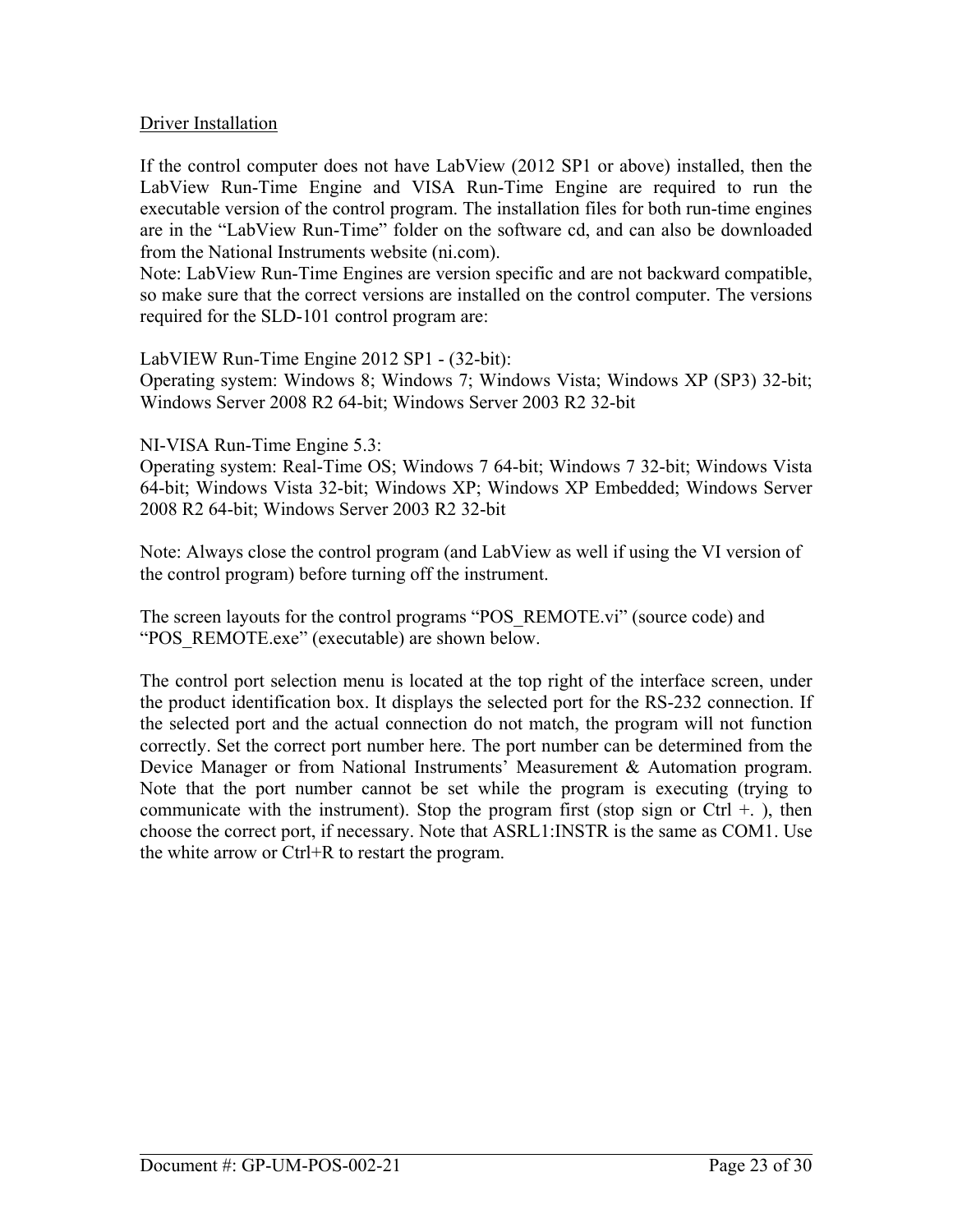|                            | Conoral Bhotor<br><b>POS-002</b><br>PolaStay <sup>™</sup><br>Polarization Tracker                                                                                                                                   |
|----------------------------|---------------------------------------------------------------------------------------------------------------------------------------------------------------------------------------------------------------------|
| Commands<br>Enable/Disable | <b>CONTROL PORT</b><br><b><i>k</i>ASRL1::INSTR</b>                                                                                                                                                                  |
| <b>Command Response</b>    |                                                                                                                                                                                                                     |
| *IDN?<br>*VER?<br>*MOD?    | <b>Command Description</b><br>*IDN?:<br>Queries the Instrument Product Number.<br>*VER?: Queries the Firmware VERsion.<br>*MOD?: Queries the Operation Status (enabled/<br>disabled).<br><b>Communication Error</b> |

This is the POS-002 version and status identification interface. The descriptions of the items on the screen are as follows:

- **Command buttons** (bottom left of screen): Clicking a command button from this screen sends the corresponding command to the POS-002.
- **Command Response box**: Displays the POS-002's response to the command. See [Table](#page-13-1)  [2](#page-13-1) and [Table 3](#page-14-0) for more detail on responses to version/status query commands.
- **Communication Error**: Indicator light turns on if a communication interruption occurs while the POS-002 is attempting to communicate with the computer.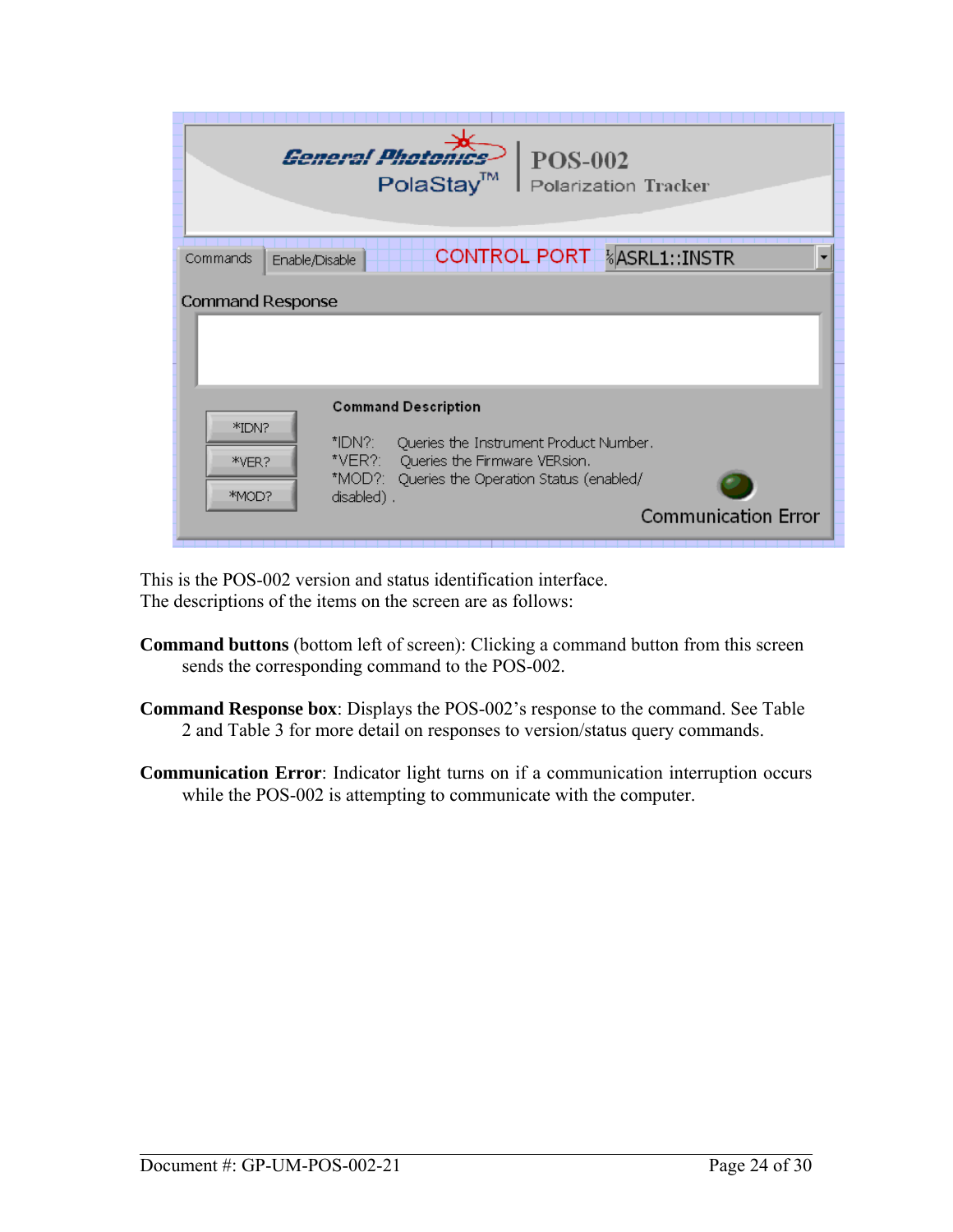| oral Dhotor<br><b>POS-002</b><br>PolaStay™<br>Polarization Tracker |                             |
|--------------------------------------------------------------------|-----------------------------|
| Enable/Disable                                                     | <b>CONTROL PORT</b>         |
| Commands                                                           | <b><i>kASRL1::INSTR</i></b> |
| Enable/Disable Command Response                                    | Enable                      |
| <b>Input Light Power Check</b>                                     | Module Activated            |
| <b>Response Description</b>                                        | Disable                     |
| *E00#: No Error.                                                   | <b>Light Ready</b>          |
| *E08#: Light power too high.                                       | Power CK                    |
| *E09#: Light power too low.                                        | <b>Communication Error</b>  |

This is the POS-002 operation interface. Items on the screen are as follows:

- **Enable/Disable buttons**: Click to enable or disable the polarization tracker.
- **Module Activated:** Indicator light turns on when the module is enabled, off when the module is disabled.
- **Enable/Disable Command Response box**: Displays POS-002 response to the enable or disable command. Response should be "\*E00#" if the command was successfully received.
- **Power CK button:** Checks input light level on an internal feedback POS-002.
- **Light Ready:** Indicator light turns on after "Power CK" is clicked if the light level is within range.
- **Input Light Power Check box**: Displays POS-002 response to the "power check" command. Response is "\*E00#" if light level is within range, "\*E08#" for power high, and "\*E09#" for power low.
- **Communication Error:** Indicator light turns on if communication is interrupted while the POS-002 is trying to communicate with the computer.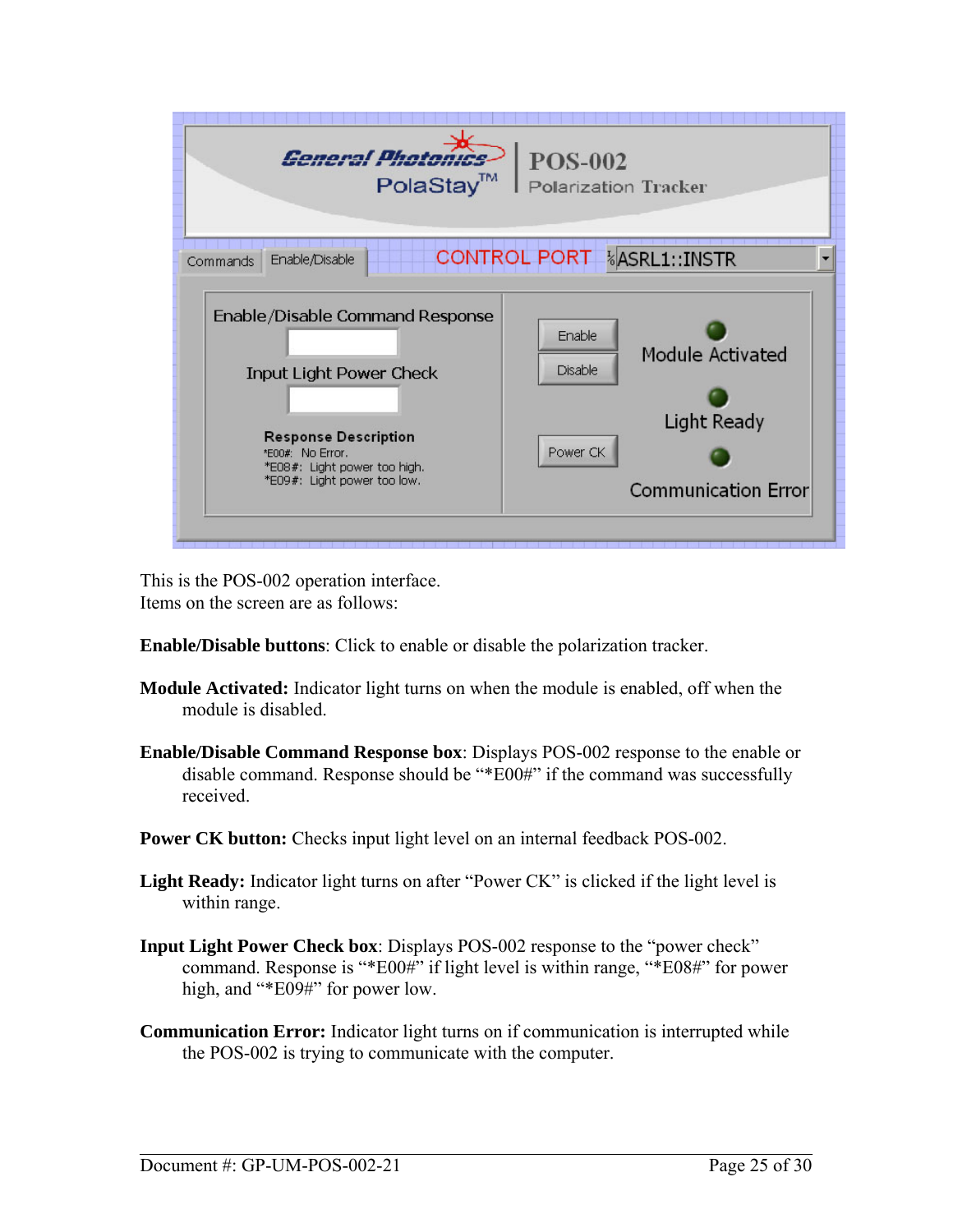### <span id="page-25-0"></span>*5.1 PMD compensation*



Scheme 1: Use a polarimeter to obtain a feedback signal. In this scheme, a polarimeter is used to detect the degree of polarization (DOP) of the signal to indicate the PMD effect on the signal. The DOP will be maximized when the PMD is properly compensated. The user constructs a simple circuit to convert DOP into an analog signal between 0.5 and 4.5V and feeds this signal back to the POS-002-E. The polarization tracker then automatically maximizes DOP to achieve PMD compensation.



Scheme 2: Use the receiver to obtain the feedback signal. In this scheme, the error signal indicating the PMD effect can be a clock signal from the receiver's photodetector or a BER detected before FEC inside the receiver. The user converts the error signal into an analog signal between 0.5 and 4.6V volts and feeds it back to the POS-002-E. The polarization tracker then either maximizes or minimizes the error signal to achieve PMD compensation.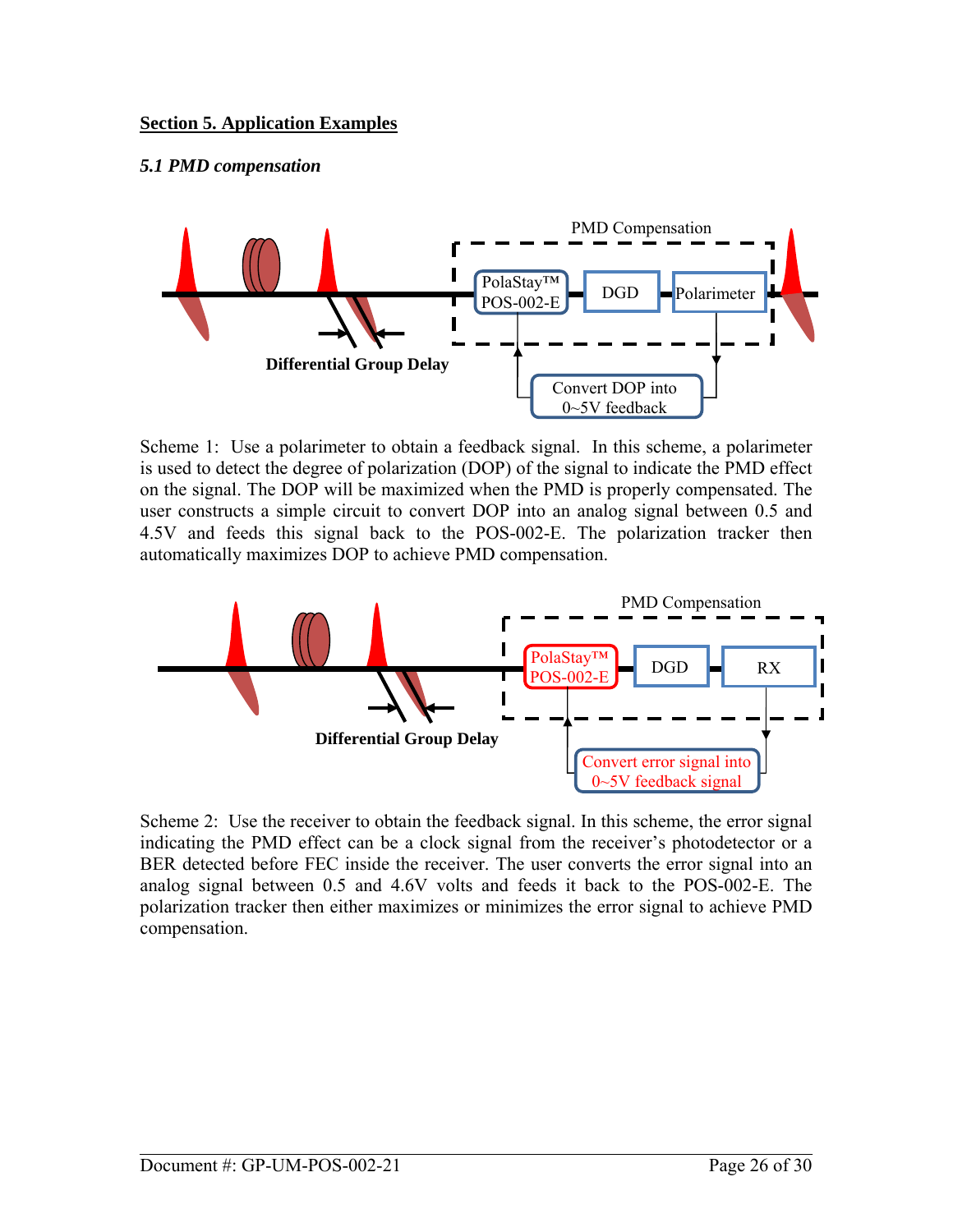<span id="page-26-0"></span>

Scheme 1: Pilot tone detection. A low frequency pilot tone around 100 kHz is injected at one of the transmitters. At the receiving end, a pilot tone extraction circuit can be used to detect the strength of the pilot tone and convert it into a 0.5 to 4.6V feedback signal for the POS-002-E. The detected pilot tone will be maximized when the two polarization channels are properly separated. The polarization tracker then automatically maximizes the feedback signal to separate the two polarization channels.



Scheme 2: BER detection. The bit-error rate (BER) before the forward error correction (FEC) in the receiver is detected as the error signal for polarization demultiplexing. The BER will be minimized when the two polarization channels are properly separated. A simple circuit can be used to convert the BER into a 0.5 to 4.5V feedback signal for the POS-002-E: the bigger the voltage, the smaller the BER. The polarization tracker then automatically maximizes the feedback signal to effectively separate the two polarization channels.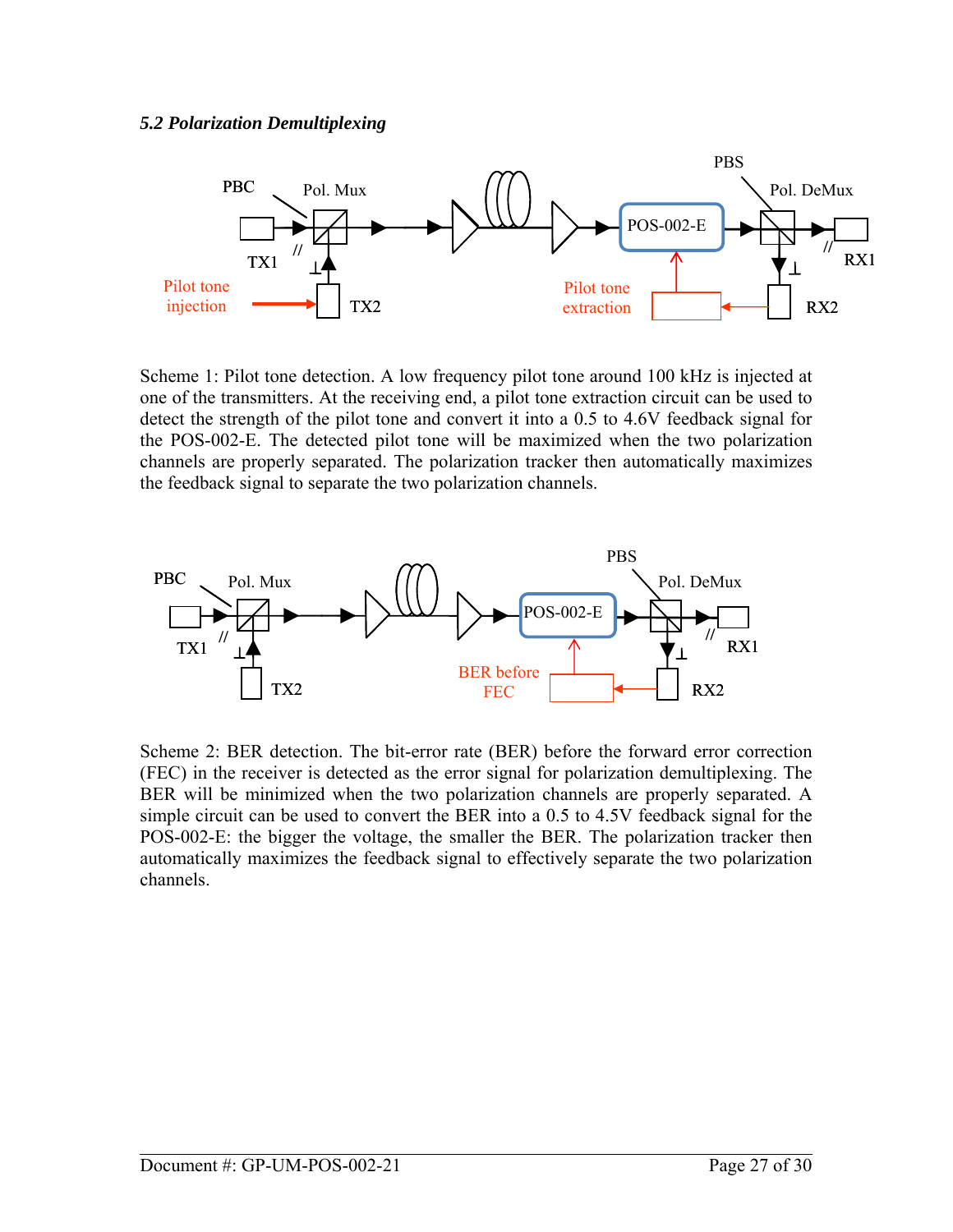

Scheme 3: Low frequency RF detection. The low frequency correlation noise between two polarization channels is an indication of the channel crosstalk. The noise will be minimized when the two polarization channels are properly separated. A low frequency photodetector followed by a bandpass filter can be used to detect the noise level. A simple circuit can be used to convert the noise level into a 0.5 to 4.6V feedback signal for the POS-002-E: the bigger the noise, the smaller the feedback signal. The polarization tracker then automatically maximizes the feedback signal to effectively separate the two polarization channels.



Scheme 4: Power imbalance detection. The two polarization channels are set at different power levels and the detected power difference is an indication of polarization channel separation. A simple circuit can be used to convert the noise channel power difference into a 0.5 to 4.6V feedback signal for the POS-002-E. The polarization tracker then automatically maximizes the feedback signal to effectively separate the two polarization channels.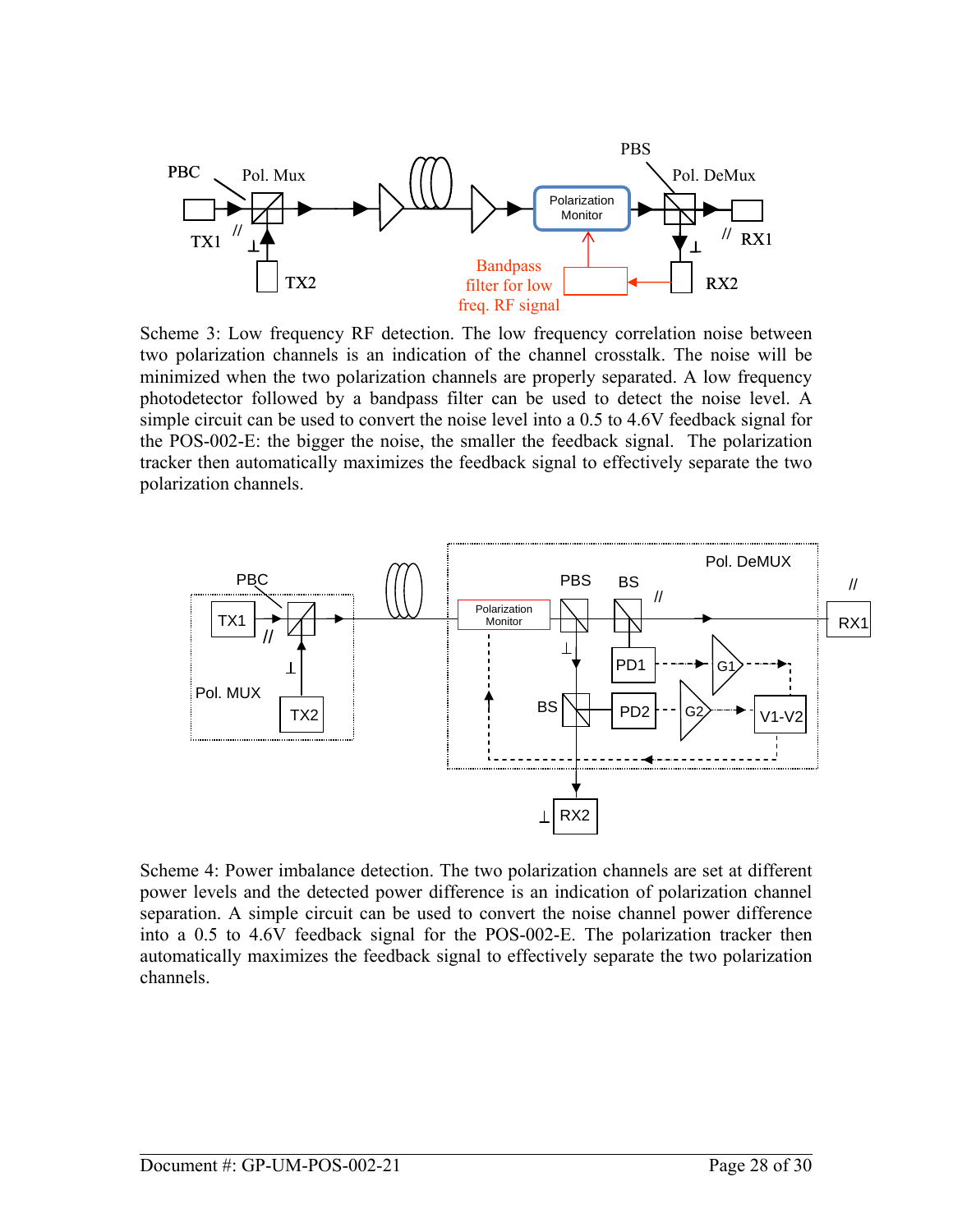#### <span id="page-28-0"></span>*5.3 Coherence detection*



In a coherent detection system, the states of polarization of the signal and local oscillator must be the same in order to maximize signal to noise ratio. A POS-002-I can be used to stabilize the SOP of the signal after it propagates through the transmission fiber. The SOP of the output of the polarization tracker is linear and aligned with the slow axis of the PM fiber pigtail and will beat with the local oscillator.

#### *5.4 Polarization tracking for sensor system*



In an interferometric sensor system, the detection sensitivity is directly related to the SOPs of the two interfering signals. A POS-002-E can be used to obtain the maximum detection sensitivity. In this application, the visibility of the sensor can be monitored with a phase modulator and can be converted into an analog signal between 0.5 and 4.6V to be fed back to the POS-002-E. The polarization tracker then automatically maximizes the visibility for stable, optimized detection sensitivity.